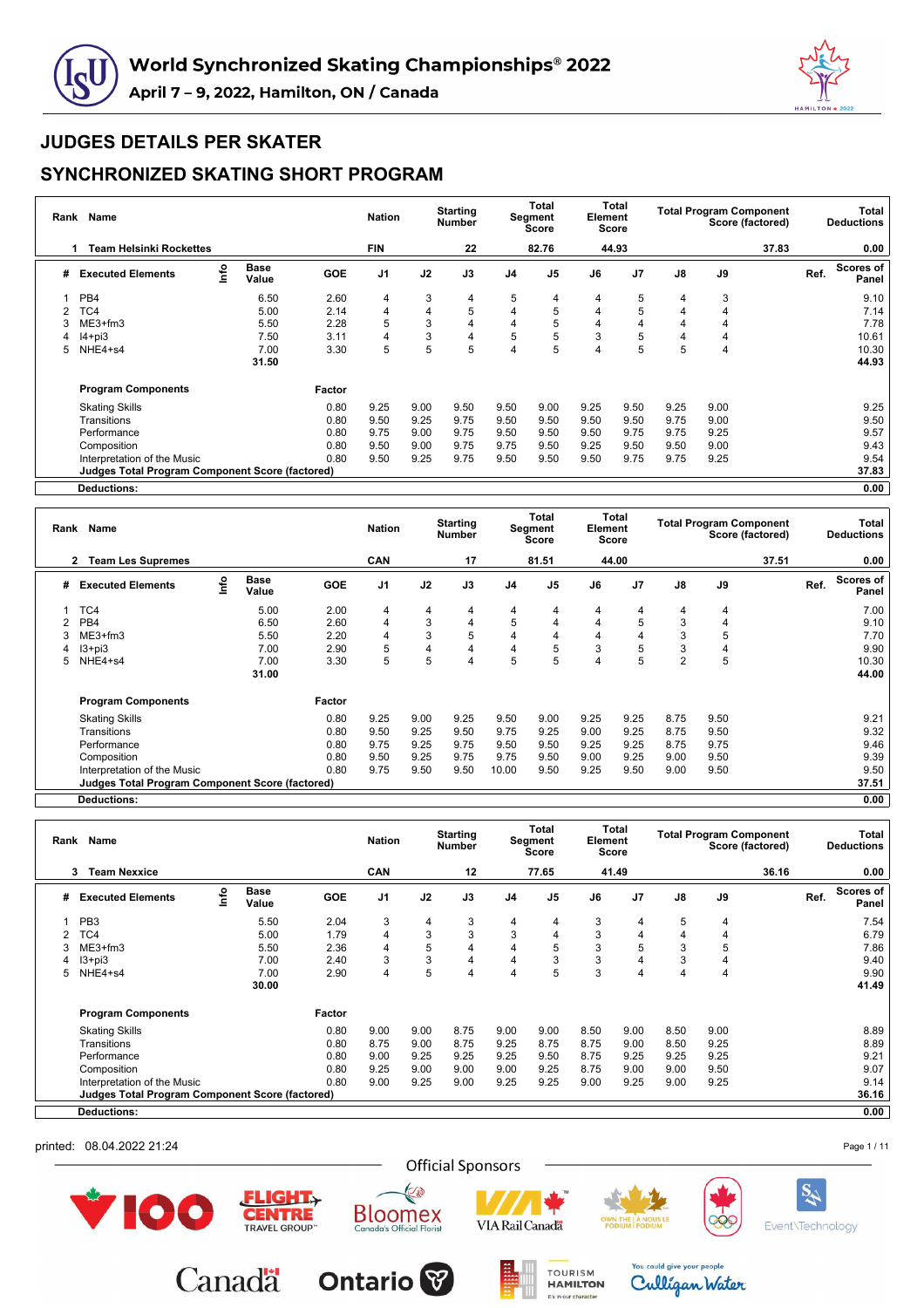



#### **SYNCHRONIZED SKATING SHORT PROGRAM**

| Rank | Name                                                   |      |                      |            | <b>Nation</b>  |                | <b>Starting</b><br><b>Number</b> |                | Total<br>Segment<br>Score | Element | Total<br><b>Score</b> |      | <b>Total Program Component</b><br>Score (factored) |       |      | Total<br><b>Deductions</b> |
|------|--------------------------------------------------------|------|----------------------|------------|----------------|----------------|----------------------------------|----------------|---------------------------|---------|-----------------------|------|----------------------------------------------------|-------|------|----------------------------|
|      | <b>Team Marigold Ice Unity</b><br>4                    |      |                      |            | FIN            |                | 23                               |                | 77.48                     |         | 40.08                 |      |                                                    | 37.40 |      | 0.00                       |
| #    | <b>Executed Elements</b>                               | lnfo | <b>Base</b><br>Value | <b>GOE</b> | J <sub>1</sub> | J2             | J3                               | J <sub>4</sub> | J <sub>5</sub>            | J6      | J <sub>7</sub>        | J8   | J9                                                 |       | Ref. | Scores of<br>Panel         |
|      | TC4                                                    |      | 5.00                 | 2.21       | 5              | 5              | 5                                | 4              | 4                         | 3       | 4                     | 4    | 5                                                  |       |      | 7.21                       |
|      | $ME3+fm3$                                              |      | 5.50                 | 2.36       | 4              | 4              | 5                                | 4              | 5                         | 4       | 4                     | 3    | 5                                                  |       |      | 7.86                       |
| 3    | PB <sub>2</sub>                                        |      | 4.00                 | 1.71       | 4              | 4              | 5                                | 5              | 4                         | 3       | 5                     | 4    | 4                                                  |       |      | 5.71                       |
|      | $13 + pi3$                                             |      | 7.00                 | 2.50       | 3              | $\overline{2}$ | 3                                | 4              | 4                         | 3       | 4                     | 4    | 4                                                  |       |      | 9.50                       |
| 5    | NHE4+s4                                                |      | 7.00                 | 2.80       | 5              | 4              | 4                                | 4              | 4                         |         | 4                     | 4    | 4                                                  |       |      | 9.80                       |
|      |                                                        |      | 28.50                |            |                |                |                                  |                |                           |         |                       |      |                                                    |       |      | 40.08                      |
|      | <b>Program Components</b>                              |      |                      | Factor     |                |                |                                  |                |                           |         |                       |      |                                                    |       |      |                            |
|      | <b>Skating Skills</b>                                  |      |                      | 0.80       | 9.00           | 9.25           | 9.50                             | 9.50           | 8.75                      | 8.75    | 9.00                  | 9.00 | 9.25                                               |       |      | 9.11                       |
|      | Transitions                                            |      |                      | 0.80       | 9.25           | 9.50           | 9.50                             | 9.50           | 9.00                      | 8.75    | 9.25                  | 9.25 | 9.50                                               |       |      | 9.32                       |
|      | Performance                                            |      |                      | 0.80       | 9.25           | 9.25           | 10.00                            | 9.50           | 9.50                      | 9.00    | 9.25                  | 9.50 | 9.50                                               |       |      | 9.39                       |
|      | Composition                                            |      |                      | 0.80       | 9.50           | 9.25           | 9.75                             | 9.75           | 9.25                      | 8.75    | 9.25                  | 9.50 | 9.75                                               |       |      | 9.46                       |
|      | Interpretation of the Music                            |      |                      | 0.80       | 9.25           | 9.50           | 9.75                             | 9.75           | 9.25                      | 9.00    | 9.50                  | 9.50 | 9.50                                               |       |      | 9.46                       |
|      | <b>Judges Total Program Component Score (factored)</b> |      |                      |            |                |                |                                  |                |                           |         |                       |      |                                                    |       |      | 37.40                      |
|      | <b>Deductions:</b>                                     |      |                      |            |                |                |                                  |                |                           |         |                       |      |                                                    |       |      | 0.00                       |

|   | Name<br>Rank<br><b>Team Miami University</b><br>5      |      |                      |            | <b>Nation</b>  |                | <b>Starting</b><br>Number |                | <b>Total</b><br>Segment<br>Score | Element | Total<br><b>Score</b> |                |      | <b>Total Program Component</b><br>Score (factored) |      | Total<br><b>Deductions</b> |
|---|--------------------------------------------------------|------|----------------------|------------|----------------|----------------|---------------------------|----------------|----------------------------------|---------|-----------------------|----------------|------|----------------------------------------------------|------|----------------------------|
|   |                                                        |      |                      |            | <b>USA</b>     |                | 16                        |                | 71.77                            |         | 38.14                 |                |      | 33.63                                              |      | 0.00                       |
| # | <b>Executed Elements</b>                               | Info | <b>Base</b><br>Value | <b>GOE</b> | J <sub>1</sub> | J2             | J3                        | J <sub>4</sub> | J <sub>5</sub>                   | J6      | J <sub>7</sub>        | $\mathsf{J}8$  | J9   |                                                    | Ref. | Scores of<br>Panel         |
|   | $ME3+fm3$                                              |      | 5.50                 | 1.81       | 3              | 3              | 4                         | 3              | 3                                | 3       | 4                     | 2              | 4    |                                                    |      | 7.31                       |
|   | PB <sub>3</sub>                                        |      | 5.50                 | 1.57       | 3              | $\overline{2}$ | 3                         | 3              | 3                                | 3       | 5                     | $\overline{2}$ | 3    |                                                    |      | 7.07                       |
| 3 | $13 + pi3$                                             |      | 7.00                 | 2.10       | 3              |                | 3                         | 3              | 3                                |         |                       | $\overline{2}$ | 4    |                                                    |      | 9.10                       |
|   | NHE4+s4                                                |      | 7.00                 | 2.40       | 4              | 3              | 3                         | 4              | 3                                | 3       |                       | 3              | 4    |                                                    |      | 9.40                       |
| 5 | ГC3                                                    |      | 4.00                 | 1.26       | 3              | 3              | 3                         | 3              | 3                                | 3       |                       | 3              | 4    |                                                    |      | 5.26                       |
|   |                                                        |      | 29.00                |            |                |                |                           |                |                                  |         |                       |                |      |                                                    |      | 38.14                      |
|   | <b>Program Components</b>                              |      |                      | Factor     |                |                |                           |                |                                  |         |                       |                |      |                                                    |      |                            |
|   | <b>Skating Skills</b>                                  |      |                      | 0.80       | 8.25           | 7.75           | 8.00                      | 8.50           | 8.00                             | 8.25    | 8.75                  | 8.00           | 8.75 |                                                    |      | 8.25                       |
|   | Transitions                                            |      |                      | 0.80       | 8.00           | 7.50           | 8.00                      | 8.25           | 8.00                             | 8.50    | 9.25                  | 8.00           | 8.75 |                                                    |      | 8.21                       |
|   | Performance                                            |      |                      | 0.80       | 8.50           | 8.25           | 8.50                      | 8.75           | 8.75                             | 8.25    | 9.00                  | 8.00           | 9.25 |                                                    |      | 8.57                       |
|   | Composition                                            |      |                      | 0.80       | 8.75           | 8.00           | 8.25                      | 8.50           | 8.25                             | 8.50    | 9.00                  | 8.25           | 9.00 |                                                    |      | 8.50                       |
|   | Interpretation of the Music                            |      |                      | 0.80       | 8.50           | 8.25           | 8.50                      | 8.75           | 8.00                             | 8.25    | 9.25                  | 8.25           | 9.00 |                                                    |      | 8.50                       |
|   | <b>Judges Total Program Component Score (factored)</b> |      |                      |            |                |                |                           |                |                                  |         |                       |                |      |                                                    |      | 33.63                      |
|   | <b>Deductions:</b>                                     |      |                      |            |                |                |                           |                |                                  |         |                       |                |      |                                                    |      | 0.00                       |

printed: 08.04.2022 21:24

Page 2 / 11

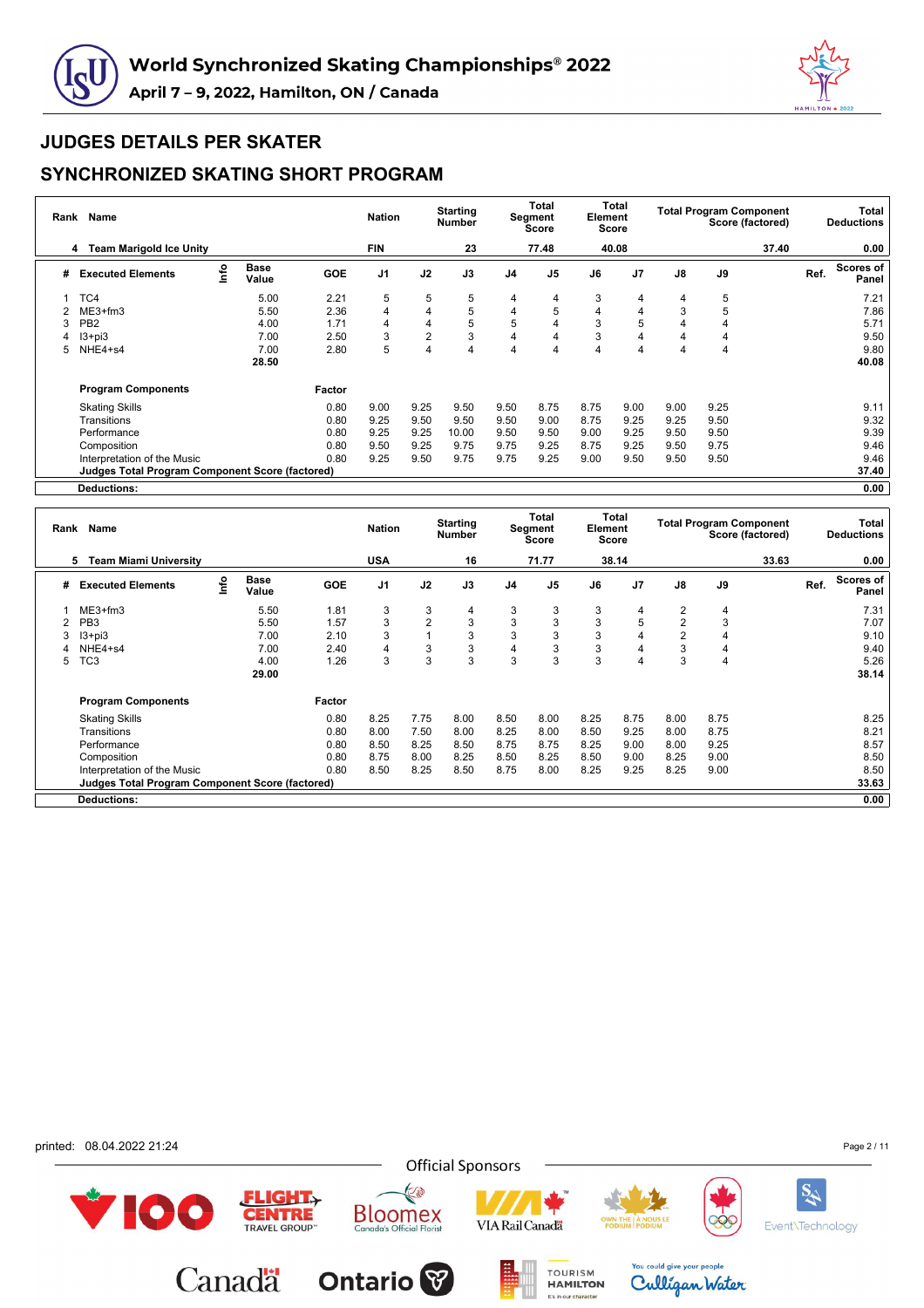



### **SYNCHRONIZED SKATING SHORT PROGRAM**

| Rank | Name                                            |      |                      |            | <b>Nation</b>  |      | <b>Starting</b><br><b>Number</b> |                | <b>Total</b><br>Segment<br><b>Score</b> | Element | Total<br><b>Score</b> |      | <b>Total Program Component</b><br>Score (factored) |      | Total<br><b>Deductions</b> |
|------|-------------------------------------------------|------|----------------------|------------|----------------|------|----------------------------------|----------------|-----------------------------------------|---------|-----------------------|------|----------------------------------------------------|------|----------------------------|
|      | <b>Team Haydenettes</b><br>6                    |      |                      |            | <b>USA</b>     |      | 13                               |                | 68.70                                   |         | 36.61                 |      | 34.09                                              |      | $-2.00$                    |
| #    | <b>Executed Elements</b>                        | lnfo | <b>Base</b><br>Value | <b>GOE</b> | J <sub>1</sub> | J2   | J3                               | J <sub>4</sub> | J <sub>5</sub>                          | J6      | J <sub>7</sub>        | J8   | J9                                                 | Ref. | <b>Scores of</b><br>Panel  |
|      | $ME3+fm3$                                       |      | 5.50                 | 2.36       | 4              | 4    | 5                                | 4              | 5                                       | 4       | 4                     | 3    | 5                                                  |      | 7.86                       |
|      | $13 + pi3$                                      | F    | 7.00                 | $-0.70$    | 0              | $-4$ | 0                                | -1             | 0                                       | $-2$    |                       | $-2$ | $-2$                                               |      | 6.30                       |
|      | PB <sub>4</sub>                                 |      | 6.50                 | 1.95       | 3              | 3    | 3                                | 3              | 3                                       | 3       |                       | 3    | 3                                                  |      | 8.45                       |
|      | TC4                                             |      | 5.00                 | 2.00       | 4              | 4    | 4                                | 4              | 3                                       |         | 4                     | 4    | 4                                                  |      | 7.00                       |
| 5    | NHE4+s4                                         | F    | 7.00                 | 0.00       | $-1$           | 0    | $\Omega$                         | $\mathbf 0$    | 0                                       |         | $\overline{2}$        | $-2$ | 0                                                  |      | 7.00                       |
|      |                                                 |      | 31.00                |            |                |      |                                  |                |                                         |         |                       |      |                                                    |      | 36.61                      |
|      | <b>Program Components</b>                       |      |                      | Factor     |                |      |                                  |                |                                         |         |                       |      |                                                    |      |                            |
|      | <b>Skating Skills</b>                           |      |                      | 0.80       | 8.50           | 8.50 | 8.75                             | 8.50           | 8.75                                    | 8.75    | 8.25                  | 8.25 | 8.00                                               |      | 8.50                       |
|      | Transitions                                     |      |                      | 0.80       | 8.75           | 8.25 | 8.75                             | 8.75           | 8.75                                    | 8.75    | 8.25                  | 8.50 | 8.50                                               |      | 8.61                       |
|      | Performance                                     |      |                      | 0.80       | 8.25           | 7.75 | 8.50                             | 8.50           | 8.50                                    | 8.50    | 8.00                  | 7.50 | 8.25                                               |      | 8.25                       |
|      | Composition                                     |      |                      | 0.80       | 8.75           | 8.25 | 9.00                             | 8.75           | 9.00                                    | 8.50    | 8.50                  | 8.50 | 8.25                                               |      | 8.61                       |
|      | Interpretation of the Music                     |      |                      | 0.80       | 8.50           | 8.50 | 8.75                             | 9.00           | 9.00                                    | 8.75    | 8.75                  | 8.25 | 8.00                                               |      | 8.64                       |
|      | Judges Total Program Component Score (factored) |      |                      |            |                |      |                                  |                |                                         |         |                       |      |                                                    |      | 34.09                      |
|      | Falls<br><b>Deductions:</b>                     |      |                      | $-2.00$    | (2)            |      |                                  |                |                                         |         |                       |      |                                                    |      | $-2.00$                    |

F Fall

| Rank | <b>Name</b>                                            |      |                      |            | <b>Nation</b>  |                         | <b>Starting</b><br><b>Number</b> |                | Total<br>Segment<br>Score | Element        | <b>Total</b><br>Score |                | <b>Total Program Component</b> | Score (factored) |      | Total<br><b>Deductions</b> |
|------|--------------------------------------------------------|------|----------------------|------------|----------------|-------------------------|----------------------------------|----------------|---------------------------|----------------|-----------------------|----------------|--------------------------------|------------------|------|----------------------------|
|      | <b>Team Berlin 1</b><br>7                              |      |                      |            | <b>GER</b>     |                         | 15                               |                | 60.99                     |                | 32.27                 |                |                                | 29.72            |      | $-1.00$                    |
| #    | <b>Executed Elements</b>                               | lnfo | <b>Base</b><br>Value | <b>GOE</b> | J1             | J2                      | J3                               | J <sub>4</sub> | J <sub>5</sub>            | J6             | J <sub>7</sub>        | J8             | J9                             |                  | Ref. | <b>Scores of</b><br>Panel  |
|      | $ME3+fm3$                                              |      | 5.50                 | 1.34       | $\overline{2}$ | 3                       | 3                                | 3              | 3                         | $\overline{2}$ | 2                     | $\overline{2}$ | 2                              |                  |      | 6.84                       |
|      | PB <sub>2</sub>                                        |      | 4.00                 | 0.63       | $\overline{2}$ | $\overline{2}$          | 1                                | $\overline{2}$ |                           |                |                       | $\overline{2}$ | 2                              |                  |      | 4.63                       |
|      | NHE4+s2                                                |      | 5.00                 | 1.07       | 3              | $\overline{\mathbf{c}}$ | $\overline{2}$                   | 3              |                           | $\overline{2}$ | 2                     | $\overline{2}$ | 2                              |                  |      | 6.07                       |
| 4    | TC4                                                    |      | 5.00                 | 1.43       | 3              | 3                       | 3                                | 3              | 3                         | $\overline{2}$ | 3                     | $\overline{2}$ | 3                              |                  |      | 6.43                       |
| 5    | $13 + pi3$                                             |      | 7.00                 | 1.30       | $\overline{2}$ |                         | $\overline{2}$                   | 3              | $\overline{2}$            | $\overline{2}$ |                       |                | 3                              |                  |      | 8.30                       |
|      |                                                        |      | 26.50                |            |                |                         |                                  |                |                           |                |                       |                |                                |                  |      | 32.27                      |
|      | <b>Program Components</b>                              |      |                      | Factor     |                |                         |                                  |                |                           |                |                       |                |                                |                  |      |                            |
|      | <b>Skating Skills</b>                                  |      |                      | 0.80       | 7.50           | 7.50                    | 7.50                             | 7.75           | 7.25                      | 7.25           | 6.00                  | 7.50           | 6.75                           |                  |      | 7.32                       |
|      | Transitions                                            |      |                      | 0.80       | 7.75           | 8.25                    | 7.75                             | 7.50           | 7.50                      | 7.50           | 6.50                  | 7.50           | 6.75                           |                  |      | 7.46                       |
|      | Performance                                            |      |                      | 0.80       | 7.50           | 7.75                    | 7.50                             | 7.75           | 7.50                      | 7.25           | 6.25                  | 7.00           | 7.00                           |                  |      | 7.36                       |
|      | Composition                                            |      |                      | 0.80       | 8.00           | 7.75                    | 7.25                             | 7.75           | 7.50                      | 7.25           | 6.00                  | 7.75           | 7.00                           |                  |      | 7.46                       |
|      | Interpretation of the Music                            |      |                      | 0.80       | 7.75           | 8.00                    | 7.75                             | 7.75           | 7.25                      | 7.50           | 6.50                  | 7.50           | 7.25                           |                  |      | 7.54                       |
|      | <b>Judges Total Program Component Score (factored)</b> |      |                      |            |                |                         |                                  |                |                           |                |                       |                |                                |                  |      | 29.72                      |
|      | <b>Deductions:</b><br>Falls                            |      |                      | $-1.00$    | (1)            |                         |                                  |                |                           |                |                       |                |                                |                  |      | $-1.00$                    |

printed: 08.04.2022 21:24

Page 3 / 11

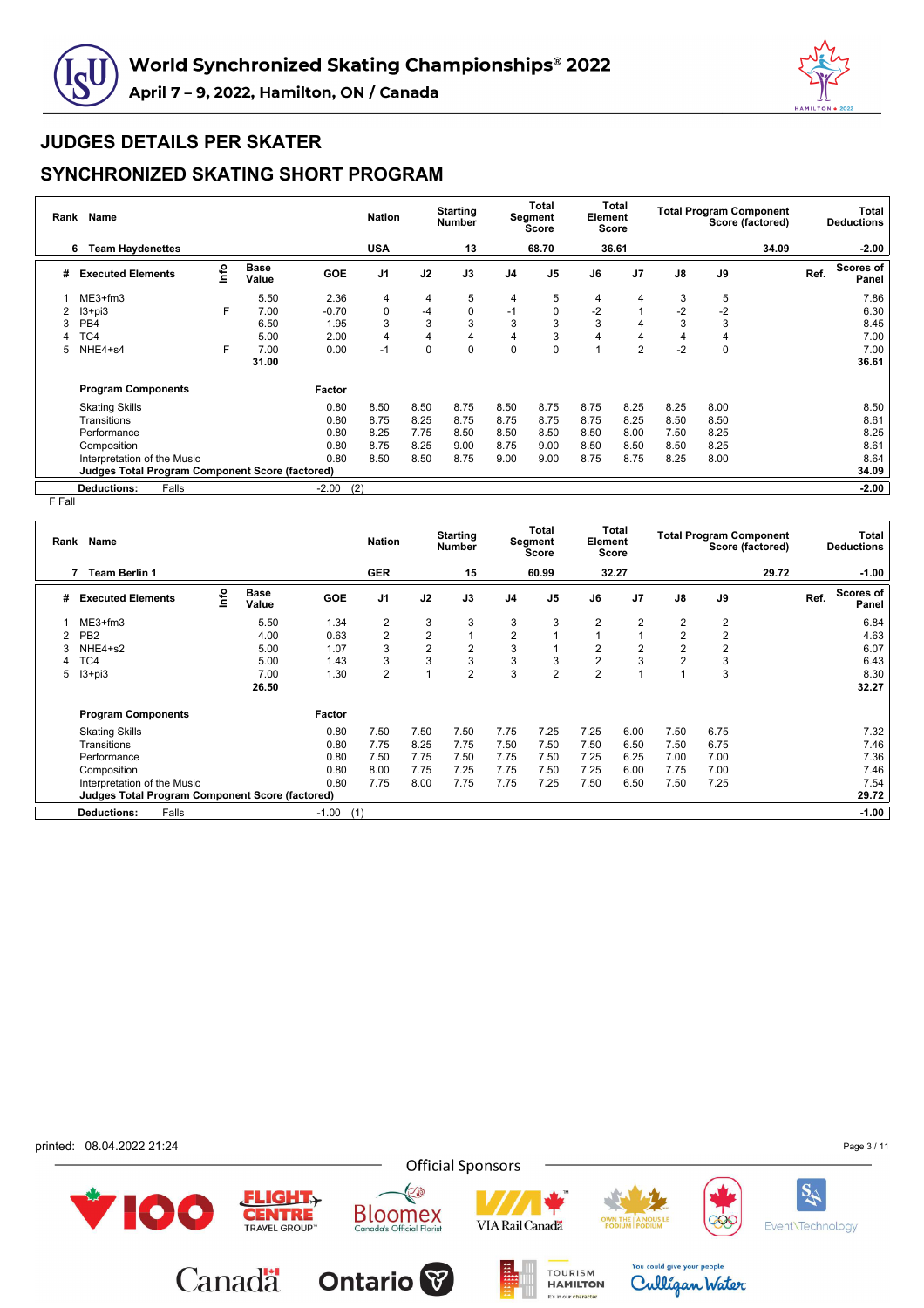



### **SYNCHRONIZED SKATING SHORT PROGRAM**

| Rank | <b>Name</b>                                     |      |                      |            | <b>Nation</b>  |                | <b>Starting</b><br><b>Number</b> |                | Total<br>Segment<br>Score | Element        | Total<br><b>Score</b> |                | <b>Total Program Component</b> | Score (factored) |      | Total<br><b>Deductions</b> |
|------|-------------------------------------------------|------|----------------------|------------|----------------|----------------|----------------------------------|----------------|---------------------------|----------------|-----------------------|----------------|--------------------------------|------------------|------|----------------------------|
|      | <b>Team Passion</b><br>8                        |      |                      |            | <b>HUN</b>     |                | 19                               |                | 59.32                     |                | 34.75                 |                |                                | 27.57            |      | $-3.00$                    |
| #    | <b>Executed Elements</b>                        | Info | <b>Base</b><br>Value | <b>GOE</b> | J <sub>1</sub> | J2             | J3                               | J <sub>4</sub> | J <sub>5</sub>            | J6             | J <sub>7</sub>        | J8             | J9                             |                  | Ref. | Scores of<br>Panel         |
|      | $ME3+fm3$                                       |      | 5.50                 | 1.65       | 2              | 2              | 4                                | 3              | 3                         | 3              | 4                     | 3              | 3                              |                  |      | 7.15                       |
|      | PB <sub>3</sub>                                 |      | 5.50                 | 1.34       | $\overline{2}$ | $\overline{2}$ | 3                                | 3              | 3                         | $\overline{2}$ | 3                     | $\overline{2}$ | $\overline{2}$                 |                  |      | 6.84                       |
|      | NHE4+s4                                         | F    | 7.00                 | $-0.30$    | $-1$           | $\mathbf 0$    | $-1$                             | 0              | 0                         | 0              |                       | $-1$           | -3                             |                  |      | 6.70                       |
| 4    | $13 + pi3$                                      |      | 7.00                 | 1.20       | $\overline{2}$ | 1              | $\overline{2}$                   | $\overline{2}$ |                           | $\overline{2}$ | $\overline{2}$        |                | $\overline{2}$                 |                  |      | 8.20                       |
| 5    | TC4                                             |      | 5.00                 | 0.86       | 1              | $\overline{2}$ | $\overline{2}$                   | $\overline{2}$ | 3                         |                | 3                     |                |                                |                  |      | 5.86                       |
|      |                                                 |      | 30.00                |            |                |                |                                  |                |                           |                |                       |                |                                |                  |      | 34.75                      |
|      | <b>Program Components</b>                       |      |                      | Factor     |                |                |                                  |                |                           |                |                       |                |                                |                  |      |                            |
|      | <b>Skating Skills</b>                           |      |                      | 0.80       | 7.00           | 6.50           | 7.25                             | 7.25           | 7.50                      | 6.75           | 7.25                  | 6.25           | 6.25                           |                  |      | 6.89                       |
|      | Transitions                                     |      |                      | 0.80       | 7.25           | 6.25           | 7.50                             | 7.25           | 7.50                      | 7.00           | 7.00                  | 6.50           | 5.50                           |                  |      | 6.96                       |
|      | Performance                                     |      |                      | 0.80       | 6.75           | 6.00           | 6.75                             | 7.00           | 7.00                      | 6.50           | 7.00                  | 5.75           | 6.00                           |                  |      | 6.57                       |
|      | Composition                                     |      |                      | 0.80       | 7.00           | 6.50           | 7.50                             | 7.50           | 7.75                      | 7.00           | 7.25                  | 6.50           | 6.25                           |                  |      | 7.04                       |
|      | Interpretation of the Music                     |      |                      | 0.80       | 6.75           | 6.75           | 7.25                             | 7.50           | 7.25                      | 7.25           | 7.25                  | 6.50           | 5.75                           |                  |      | 7.00                       |
|      | Judges Total Program Component Score (factored) |      |                      |            |                |                |                                  |                |                           |                |                       |                |                                |                  |      | 27.57                      |
|      | <b>Deductions:</b><br>Falls                     |      |                      | $-3.00$    | (3)            |                |                                  |                |                           |                |                       |                |                                |                  |      | $-3.00$                    |

F Fall

| Rank   | <b>Name</b>                                            |      |                      |            | <b>Nation</b>  |                | <b>Starting</b><br><b>Number</b> |                | <b>Total</b><br>Segment<br>Score | Element        | Total<br><b>Score</b> |                | <b>Total Program Component</b><br>Score (factored) |       |      | Total<br><b>Deductions</b> |
|--------|--------------------------------------------------------|------|----------------------|------------|----------------|----------------|----------------------------------|----------------|----------------------------------|----------------|-----------------------|----------------|----------------------------------------------------|-------|------|----------------------------|
|        | <b>Team Inspire</b><br>9                               |      |                      |            | <b>SWE</b>     |                | 3                                |                | 59.32                            |                | 31.48                 |                |                                                    | 28.84 |      | $-1.00$                    |
| #      | <b>Executed Elements</b>                               | ١nf٥ | <b>Base</b><br>Value | <b>GOE</b> | J <sub>1</sub> | J2             | J3                               | J <sub>4</sub> | J <sub>5</sub>                   | J6             | J <sub>7</sub>        | J8             | J9                                                 |       | Ref. | Scores of<br>Panel         |
|        | $ME3+fm3$                                              |      | 5.50                 | 1.18       | $\overline{2}$ | $\overline{2}$ | 2                                | 2              | 2                                | $\overline{2}$ | 3                     | $\overline{2}$ | 3                                                  |       |      | 6.68                       |
|        | $13 + pi3$                                             | F.   | 7.00                 | $-1.80$    | $-2$           | $-5$           | $-3$                             | -3             | $-2$                             | $-2$           | $-2$                  | $-3$           | -3                                                 |       |      | 5.20                       |
| Э      | PB <sub>3</sub>                                        |      | 5.50                 | 1.02       |                | $\overline{2}$ | $\mathbf{2}$                     | $\overline{2}$ | $\overline{2}$                   |                | $\overline{2}$        | $\mathbf 2$    | 2                                                  |       |      | 6.52                       |
|        | NHE4+s3                                                |      | 6.00                 | 1.37       | $\overline{2}$ | $\overline{2}$ | $\overline{2}$                   | $\overline{2}$ | 3                                |                | $\overline{2}$        | 3              | 4                                                  |       |      | 7.37                       |
| 5      | TC4                                                    |      | 5.00                 | 0.71       |                | $\mathbf 0$    |                                  |                | $\overline{2}$                   |                | $\overline{2}$        | $\overline{2}$ | 3                                                  |       |      | 5.71                       |
|        |                                                        |      | 29.00                |            |                |                |                                  |                |                                  |                |                       |                |                                                    |       |      | 31.48                      |
|        | <b>Program Components</b>                              |      |                      | Factor     |                |                |                                  |                |                                  |                |                       |                |                                                    |       |      |                            |
|        | <b>Skating Skills</b>                                  |      |                      | 0.80       | 6.75           | 6.50           | 7.25                             | 7.00           | 7.75                             | 6.50           | 6.75                  | 7.50           | 8.00                                               |       |      | 7.07                       |
|        | Transitions                                            |      |                      | 0.80       | 6.50           | 6.75           | 7.50                             | 7.25           | 7.50                             | 6.75           | 7.25                  | 7.75           | 7.75                                               |       |      | 7.25                       |
|        | Performance                                            |      |                      | 0.80       | 7.00           | 6.50           | 7.00                             | 7.00           | 7.75                             | 6.50           | 7.00                  | 7.25           | 8.25                                               |       |      | 7.07                       |
|        | Composition                                            |      |                      | 0.80       | 7.25           | 6.75           | 7.50                             | 7.50           | 8.00                             | 6.75           | 6.75                  | 7.75           | 8.25                                               |       |      | 7.36                       |
|        | Interpretation of the Music                            |      |                      | 0.80       | 7.00           | 7.00           | 7.00                             | 7.50           | 7.50                             | 7.00           | 7.25                  | 7.75           | 8.25                                               |       |      | 7.29                       |
|        | <b>Judges Total Program Component Score (factored)</b> |      |                      |            |                |                |                                  |                |                                  |                |                       |                |                                                    |       |      | 28.84                      |
|        | <b>Deductions:</b><br>Falls                            |      |                      | $-1.00$    | (1)            |                |                                  |                |                                  |                |                       |                |                                                    |       |      | $-1.00$                    |
| r r.u. |                                                        |      |                      |            |                |                |                                  |                |                                  |                |                       |                |                                                    |       |      |                            |

F Fall

printed: 08.04.2022 21:24

Page 4 / 11

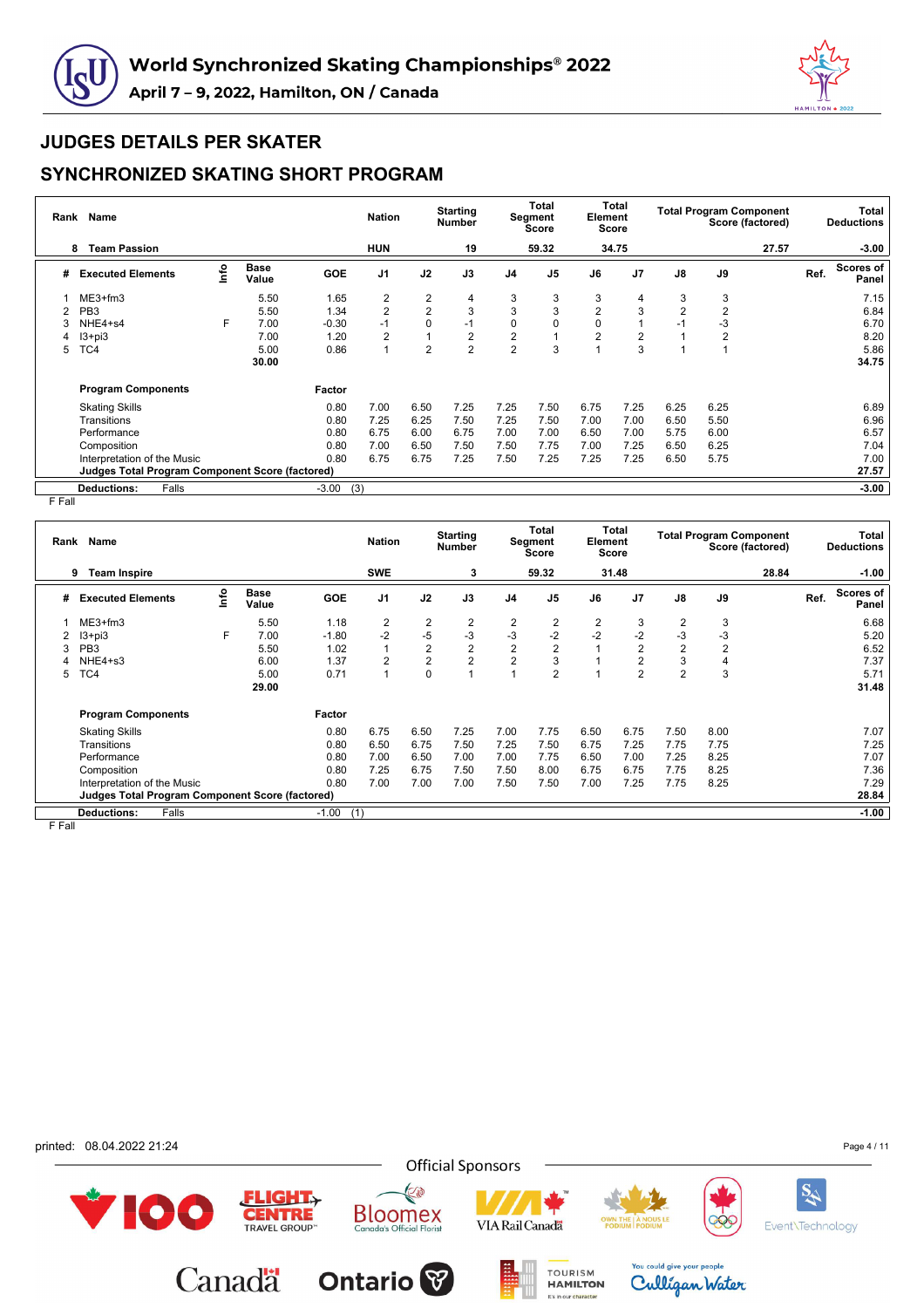



## **SYNCHRONIZED SKATING SHORT PROGRAM**

| Rank | Name                                                   |      |                      |        | <b>Nation</b>  |                | <b>Starting</b><br>Number |                | Total<br>Segment<br><b>Score</b> | Element | Total<br><b>Score</b> |                |                | <b>Total Program Component</b><br>Score (factored) |      | Total<br><b>Deductions</b> |
|------|--------------------------------------------------------|------|----------------------|--------|----------------|----------------|---------------------------|----------------|----------------------------------|---------|-----------------------|----------------|----------------|----------------------------------------------------|------|----------------------------|
| 10   | <b>Team Olympia</b>                                    |      |                      |        | CZE            |                | 9                         |                | 58.99                            |         | 31.59                 |                |                | 27.40                                              |      | 0.00                       |
| #    | <b>Executed Elements</b>                               | lnfo | <b>Base</b><br>Value | GOE    | J <sub>1</sub> | J2             | J3                        | J <sub>4</sub> | J <sub>5</sub>                   | J6      | J <sub>7</sub>        | J8             | J9             |                                                    | Ref. | Scores of<br>Panel         |
|      | PB <sub>3</sub>                                        |      | 5.50                 | 1.18   | 2              | $\overline{2}$ | 2                         | $\overline{2}$ | 2                                | 0       | 3                     | 2              | 3              |                                                    |      | 6.68                       |
|      | TC4                                                    |      | 5.00                 | 0.86   | $\overline{2}$ | $\overline{2}$ | $\overline{2}$            |                |                                  |         | 2                     | $\overline{2}$ | $\overline{2}$ |                                                    |      | 5.86                       |
| 3    | $12+pi3$                                               |      | 6.00                 | 1.03   |                |                | $\overline{2}$            | $\overline{2}$ |                                  | 2       | 3                     |                | 3              |                                                    |      | 7.03                       |
|      | $ME3+fm2$                                              |      | 4.50                 | 0.84   | 2              |                | 3                         |                | 2                                | 2       | 2                     |                | 3              |                                                    |      | 5.34                       |
| 5    | NHE3+s3                                                |      | 5.50                 | 1.18   | $\overline{c}$ | $\overline{2}$ | $\overline{2}$            | $\overline{2}$ | $\overline{2}$                   |         | 3                     | $\overline{2}$ | 3              |                                                    |      | 6.68                       |
|      |                                                        |      | 26.50                |        |                |                |                           |                |                                  |         |                       |                |                |                                                    |      | 31.59                      |
|      | <b>Program Components</b>                              |      |                      | Factor |                |                |                           |                |                                  |         |                       |                |                |                                                    |      |                            |
|      | <b>Skating Skills</b>                                  |      |                      | 0.80   | 6.50           | 6.00           | 6.75                      | 7.25           | 6.50                             | 5.50    | 7.25                  | 6.50           | 6.75           |                                                    |      | 6.61                       |
|      | Transitions                                            |      |                      | 0.80   | 6.75           | 6.50           | 6.75                      | 7.25           | 6.25                             | 5.50    | 7.50                  | 6.50           | 6.75           |                                                    |      | 6.68                       |
|      | Performance                                            |      |                      | 0.80   | 7.00           | 6.50           | 7.25                      | 7.50           | 7.25                             | 6.00    | 7.75                  | 6.75           | 7.00           |                                                    |      | 7.04                       |
|      | Composition                                            |      |                      | 0.80   | 6.75           | 6.75           | 7.00                      | 7.50           | 6.75                             | 5.75    | 7.50                  | 7.00           | 7.00           |                                                    |      | 6.96                       |
|      | Interpretation of the Music                            |      |                      | 0.80   | 7.00           | 6.75           | 7.00                      | 7.50           | 6.50                             | 5.75    | 7.50                  | 7.00           | 7.00           |                                                    |      | 6.96                       |
|      | <b>Judges Total Program Component Score (factored)</b> |      |                      |        |                |                |                           |                |                                  |         |                       |                |                |                                                    |      | 27.40                      |
|      | <b>Deductions:</b>                                     |      |                      |        |                |                |                           |                |                                  |         |                       |                |                |                                                    |      | 0.00                       |

**Rank Name Nation Starting Number Total Segment Score Total Element Score Total Program Component Score (factored) Total Deductions 11 Team Hot Shivers ITA 4 56.59 28.78 27.81 0.00 # Executed Elements Info Base Value GOE J1 J2 J3 J4 J5 J6 J7 J8 J9 Ref. Scores of Panel** 1 PB2 4.00 0.74 1 2 2 2 2 1 3 2 2 4.74 2 ME3+fm2 4.50 0.84 2 2 2 1 2 1 2 2 2 5.34 3 I3+pi3 7.00 1.20 1 1 2 2 1 2 3 1 3 8.20 4 NHE2+s3 4.00 0.86 2 2 2 1 2 2 3 2 3 4.86 5 TC4 5.00 0.64 1 1 1 1 2 1 2 1 3 5.64 **24.50 28.78 Program Components Factor** Skating Skills 0.80 6.25 6.25 6.00 6.50 7.00 6.75 7.25 6.50 7.25 6.64 Transitions 0.80 6.50 6.75 6.50 6.75 7.25 7.00 7.25 6.50 7.25 6.86 Performance 0.80 7.00 6.75 6.75 6.75 7.75 7.25 7.50 7.00 7.50 7.11 Composition 0.80 6.75 7.00 6.75 6.75 7.50 7.00 7.50 7.00 8.00 7.07 Interpretation of the Music 0.80 6.50 7.00 6.75 6.75 7.50 7.00 7.50 7.00 7.50 7.07 **Judges Total Program Component Score (factored) 27.81**

**Deductions: 0.00**

|    | Rank Name                                       |      |                      |        | <b>Nation</b>  |                | <b>Starting</b><br><b>Number</b> |                | Total<br>Segment<br><b>Score</b> | Element        | Total<br>Score |                | <b>Total Program Component</b><br>Score (factored) | Total<br><b>Deductions</b>        |
|----|-------------------------------------------------|------|----------------------|--------|----------------|----------------|----------------------------------|----------------|----------------------------------|----------------|----------------|----------------|----------------------------------------------------|-----------------------------------|
| 12 | <b>Team Zoulous</b>                             |      |                      |        | <b>FRA</b>     |                | 21                               |                | 52.54                            |                | 25.29          |                | 27.25                                              | 0.00                              |
| #  | <b>Executed Elements</b>                        | lnfo | <b>Base</b><br>Value | GOE    | J <sub>1</sub> | J2             | J3                               | J <sub>4</sub> | J <sub>5</sub>                   | J6             | J <sub>7</sub> | J8             | J9                                                 | <b>Scores of</b><br>Ref.<br>Panel |
|    | PB <sub>1</sub>                                 |      | 2.50                 | 0.46   | 1              | 2              | 2                                | 2              | 2                                |                | 2              | $\overline{2}$ | $\overline{2}$                                     | 2.96                              |
|    | l3+pi2                                          |      | 6.00                 | 0.51   | 0              | $\pmb{0}$      | $\mathbf 0$                      |                |                                  | $\overline{2}$ |                | $\mathbf{1}$   | $\overline{2}$                                     | 6.51                              |
|    | NHE4+s2                                         |      | 5.00                 | 0.86   | $\overline{2}$ | $\overline{2}$ |                                  |                | $\overline{2}$                   |                | 2              | $\overline{2}$ | 3                                                  | 5.86                              |
|    | $ME3+fm2$                                       |      | 4.50                 | 0.77   |                | $\overline{2}$ | $\overline{2}$                   |                | $\overline{2}$                   |                | $\overline{2}$ | $\overline{2}$ | 3                                                  | 5.27                              |
| 5  | TC <sub>3</sub>                                 |      | 4.00<br>22.00        | 0.69   |                | $\overline{2}$ | $\overline{2}$                   |                |                                  | $\overline{2}$ | $\overline{2}$ | $\overline{2}$ | 3                                                  | 4.69<br>25.29                     |
|    | <b>Program Components</b>                       |      |                      | Factor |                |                |                                  |                |                                  |                |                |                |                                                    |                                   |
|    | <b>Skating Skills</b>                           |      |                      | 0.80   | 6.50           | 6.75           | 6.25                             | 6.50           | 6.75                             | 6.75           | 6.50           | 6.75           | 7.25                                               | 6.64                              |
|    | Transitions                                     |      |                      | 0.80   | 6.25           | 6.75           | 6.50                             | 6.25           | 6.75                             | 6.75           | 6.50           | 6.75           | 7.25                                               | 6.61                              |
|    | Performance                                     |      |                      | 0.80   | 6.50           | 7.00           | 6.75                             | 6.50           | 7.25                             | 7.25           | 6.75           | 7.00           | 7.50                                               | 6.93                              |
|    | Composition                                     |      |                      | 0.80   | 6.75           | 7.00           | 6.75                             | 6.75           | 7.00                             | 7.00           | 6.50           | 7.00           | 7.50                                               | 6.89                              |
|    | Interpretation of the Music                     |      |                      | 0.80   | 6.50           | 7.25           | 7.00                             | 6.75           | 7.00                             | 7.25           | 6.75           | 7.00           | 7.75                                               | 7.00                              |
|    | Judges Total Program Component Score (factored) |      |                      |        |                |                |                                  |                |                                  |                |                |                |                                                    | 27.25                             |
|    | <b>Deductions:</b>                              |      |                      |        |                |                |                                  |                |                                  |                |                |                |                                                    | 0.00                              |

printed: 08.04.2022 21:24



**Canadä** 



E

la's Official Floris

**Bloomex** 

**Ontario** 



**TOURISM** 

**HAMILTON** It's in our character



You could give your people

Culligan Water



Event\Technology

Page 5 / 11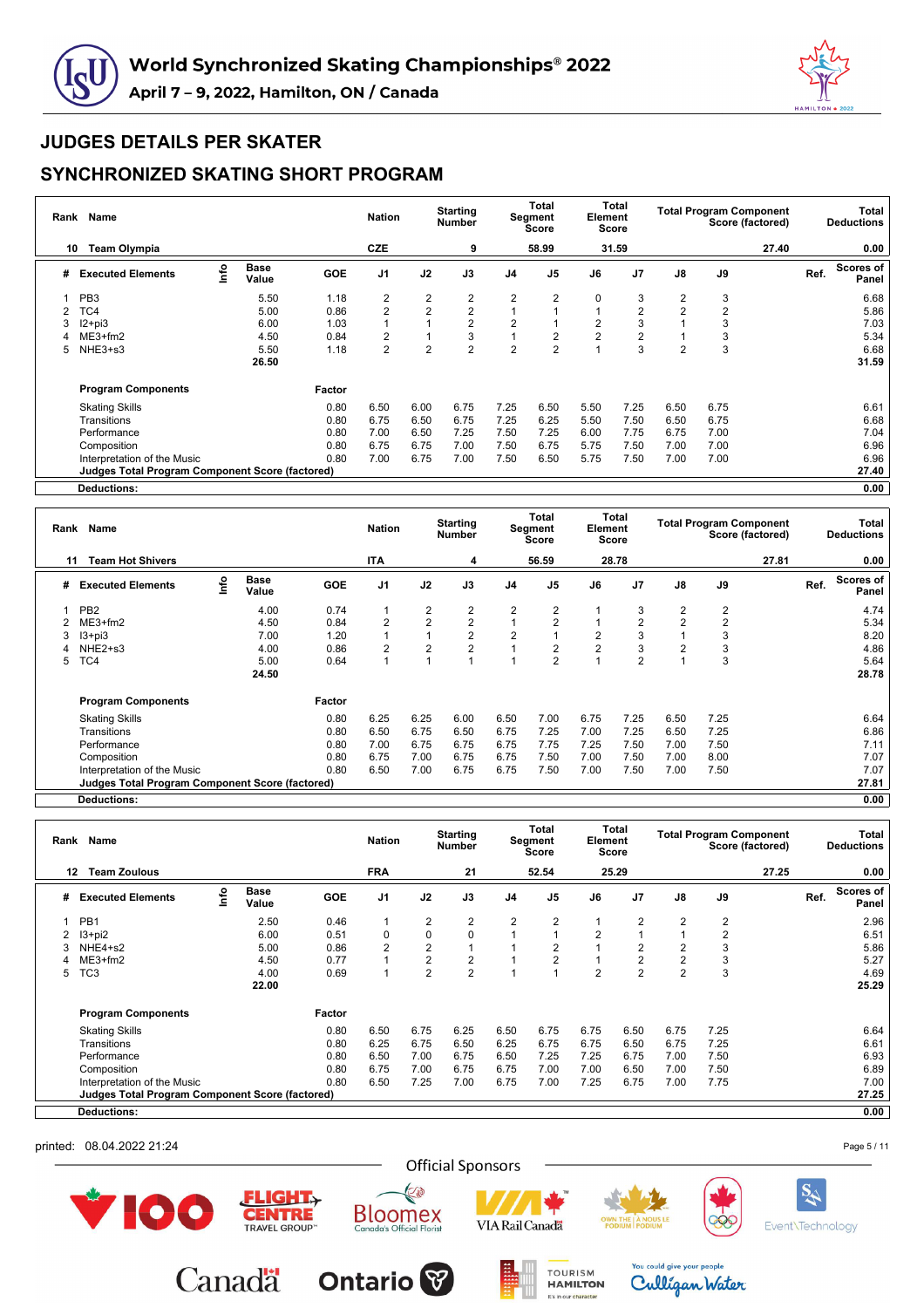



## **SYNCHRONIZED SKATING SHORT PROGRAM**

| Rank | <b>Name</b>                                     |      |                      |            | <b>Nation</b>  |                | <b>Starting</b><br><b>Number</b> |                | Total<br>Segment<br><b>Score</b> | Element        | Total<br>Score |                | <b>Total Program Component</b><br>Score (factored) |       |      | Total<br><b>Deductions</b> |
|------|-------------------------------------------------|------|----------------------|------------|----------------|----------------|----------------------------------|----------------|----------------------------------|----------------|----------------|----------------|----------------------------------------------------|-------|------|----------------------------|
| 13   | <b>Team Ice on Fire</b>                         |      |                      |            | <b>ITA</b>     |                | 14                               |                | 51.03                            |                | 26.92          |                |                                                    | 25.11 |      | $-1.00$                    |
| #    | <b>Executed Elements</b>                        | lnfo | <b>Base</b><br>Value | <b>GOE</b> | J <sub>1</sub> | J2             | J3                               | J <sub>4</sub> | J <sub>5</sub>                   | J6             | J <sub>7</sub> | J8             | J9                                                 |       | Ref. | Scores of<br>Panel         |
|      | $ME3+fm2$                                       |      | 4.50                 | 0.71       | 1              | $\overline{2}$ | 2                                | 2              |                                  | $\overline{2}$ |                |                | 2                                                  |       |      | 5.21                       |
|      | TC4                                             |      | 5.00                 | $-0.57$    | $-1$           | 1              | $-1$                             | $-1$           | 0                                | $-1$           | $-2$           | $-2$           | $-2$                                               |       |      | 4.43                       |
| 3    | PB <sub>2</sub>                                 |      | 4.00                 | 0.29       | 1              |                |                                  |                | -1                               | $-1$           |                |                | $\overline{2}$                                     |       |      | 4.29                       |
|      | $12+pi3$                                        |      | 6.00                 | 0.86       | 1              | 0              | $\overline{2}$                   | 0              |                                  | $\overline{2}$ | $\overline{2}$ | $\overline{2}$ | 3                                                  |       |      | 6.86                       |
| 5    | NHE3+s3                                         |      | 5.50                 | 0.63       | $\overline{2}$ | 1              |                                  |                | $\Omega$                         | $\Omega$       |                | $\overline{2}$ | 3                                                  |       |      | 6.13                       |
|      |                                                 |      | 25.00                |            |                |                |                                  |                |                                  |                |                |                |                                                    |       |      | 26.92                      |
|      | <b>Program Components</b>                       |      |                      | Factor     |                |                |                                  |                |                                  |                |                |                |                                                    |       |      |                            |
|      | <b>Skating Skills</b>                           |      |                      | 0.80       | 6.50           | 5.75           | 6.00                             | 6.50           | 5.75                             | 6.50           | 5.50           | 6.75           | 6.25                                               |       |      | 6.18                       |
|      | Transitions                                     |      |                      | 0.80       | 6.25           | 5.50           | 6.25                             | 6.25           | 5.75                             | 6.25           | 5.75           | 7.00           | 6.25                                               |       |      | 6.11                       |
|      | Performance                                     |      |                      | 0.80       | 6.75           | 5.75           | 6.50                             | 6.25           | 6.00                             | 6.25           | 5.50           | 6.50           | 6.50                                               |       |      | 6.25                       |
|      | Composition                                     |      |                      | 0.80       | 6.50           | 6.00           | 6.75                             | 6.50           | 6.25                             | 6.50           | 5.75           | 7.00           | 6.50                                               |       |      | 6.43                       |
|      | Interpretation of the Music                     |      |                      | 0.80       | 6.75           | 6.25           | 6.50                             | 6.50           | 6.00                             | 6.25           | 6.00           | 6.75           | 7.00                                               |       |      | 6.43                       |
|      | Judges Total Program Component Score (factored) |      |                      |            |                |                |                                  |                |                                  |                |                |                |                                                    |       |      | 25.11                      |
|      | Falls<br><b>Deductions:</b>                     |      |                      | $-1.00$    | (1)            |                |                                  |                |                                  |                |                |                |                                                    |       |      | $-1.00$                    |

|   | Rank Name                                              |     |                      |        | <b>Nation</b>  |                | <b>Starting</b><br><b>Number</b> |      | Total<br>Segment<br>Score | Element  | <b>Total</b><br><b>Score</b> |               |                | <b>Total Program Component</b><br>Score (factored) |      | Total<br><b>Deductions</b> |
|---|--------------------------------------------------------|-----|----------------------|--------|----------------|----------------|----------------------------------|------|---------------------------|----------|------------------------------|---------------|----------------|----------------------------------------------------|------|----------------------------|
|   | <b>Team Starlight Elite</b><br>14                      |     |                      |        | SUI            |                | 20                               |      | 48.34                     |          | 23.65                        |               |                | 24.69                                              |      | 0.00                       |
| # | <b>Executed Elements</b>                               | r۴o | <b>Base</b><br>Value | GOE    | J <sub>1</sub> | J2             | J3                               | J4   | J <sub>5</sub>            | J6       | J <sub>7</sub>               | $\mathsf{J}8$ | J9             |                                                    | Ref. | Scores of<br>Panel         |
|   | $13 + pi2$                                             |     | 6.00                 | 0.43   | $\mathbf 0$    | 0              | $-2$                             |      |                           | 2        |                              | 0             | 2              |                                                    |      | 6.43                       |
|   | PB <sub>1</sub>                                        |     | 2.50                 | 0.11   |                | 1              | $\mathbf 0$                      |      | 0                         | $\Omega$ | $\Omega$                     | $\mathbf 0$   |                |                                                    |      | 2.61                       |
| 3 | TC <sub>3</sub>                                        |     | 4.00                 | 0.51   | 2              |                | $\mathbf 0$                      | 0    | $\overline{2}$            |          | $\overline{2}$               |               | 3              |                                                    |      | 4.51                       |
|   | $ME3+fm2$                                              |     | 4.50                 | 0.39   |                |                |                                  |      | 0                         |          |                              | $\mathbf 0$   | 2              |                                                    |      | 4.89                       |
| 5 | NHE3+s2                                                |     | 4.50                 | 0.71   | $\overline{2}$ | $\overline{2}$ |                                  |      | $\overline{2}$            |          | $\overline{2}$               |               | $\overline{2}$ |                                                    |      | 5.21                       |
|   |                                                        |     | 21.50                |        |                |                |                                  |      |                           |          |                              |               |                |                                                    |      | 23.65                      |
|   | <b>Program Components</b>                              |     |                      | Factor |                |                |                                  |      |                           |          |                              |               |                |                                                    |      |                            |
|   | <b>Skating Skills</b>                                  |     |                      | 0.80   | 6.25           | 6.00           | 5.75                             | 5.75 | 6.75                      | 6.00     | 6.00                         | 5.00          | 6.75           |                                                    |      | 6.07                       |
|   | Transitions                                            |     |                      | 0.80   | 6.00           | 5.75           | 5.75                             | 5.50 | 6.50                      | 6.25     | 6.00                         | 5.00          | 6.25           |                                                    |      | 5.93                       |
|   | Performance                                            |     |                      | 0.80   | 6.50           | 6.00           | 6.25                             | 5.75 | 7.00                      | 6.50     | 6.25                         | 5.50          | 6.75           |                                                    |      | 6.29                       |
|   | Composition                                            |     |                      | 0.80   | 6.75           | 6.00           | 6.00                             | 5.75 | 7.00                      | 6.50     | 6.25                         | 6.00          | 6.50           |                                                    |      | 6.29                       |
|   | Interpretation of the Music                            |     |                      | 0.80   | 6.50           | 6.25           | 5.75                             | 6.00 | 6.75                      | 6.25     | 6.50                         | 5.50          | 6.75           |                                                    |      | 6.29                       |
|   | <b>Judges Total Program Component Score (factored)</b> |     |                      |        |                |                |                                  |      |                           |          |                              |               |                |                                                    |      | 24.69                      |
|   | <b>Deductions:</b>                                     |     |                      |        |                |                |                                  |      |                           |          |                              |               |                |                                                    |      | 0.00                       |

printed: 08.04.2022 21:24

100



E

**Bloomex**<br>Canada's Official Florist



TOURISM

It's in our character



You could give your people

Culligan Water



Event\Technology



**FLIGHT** 

**CENTRE** 

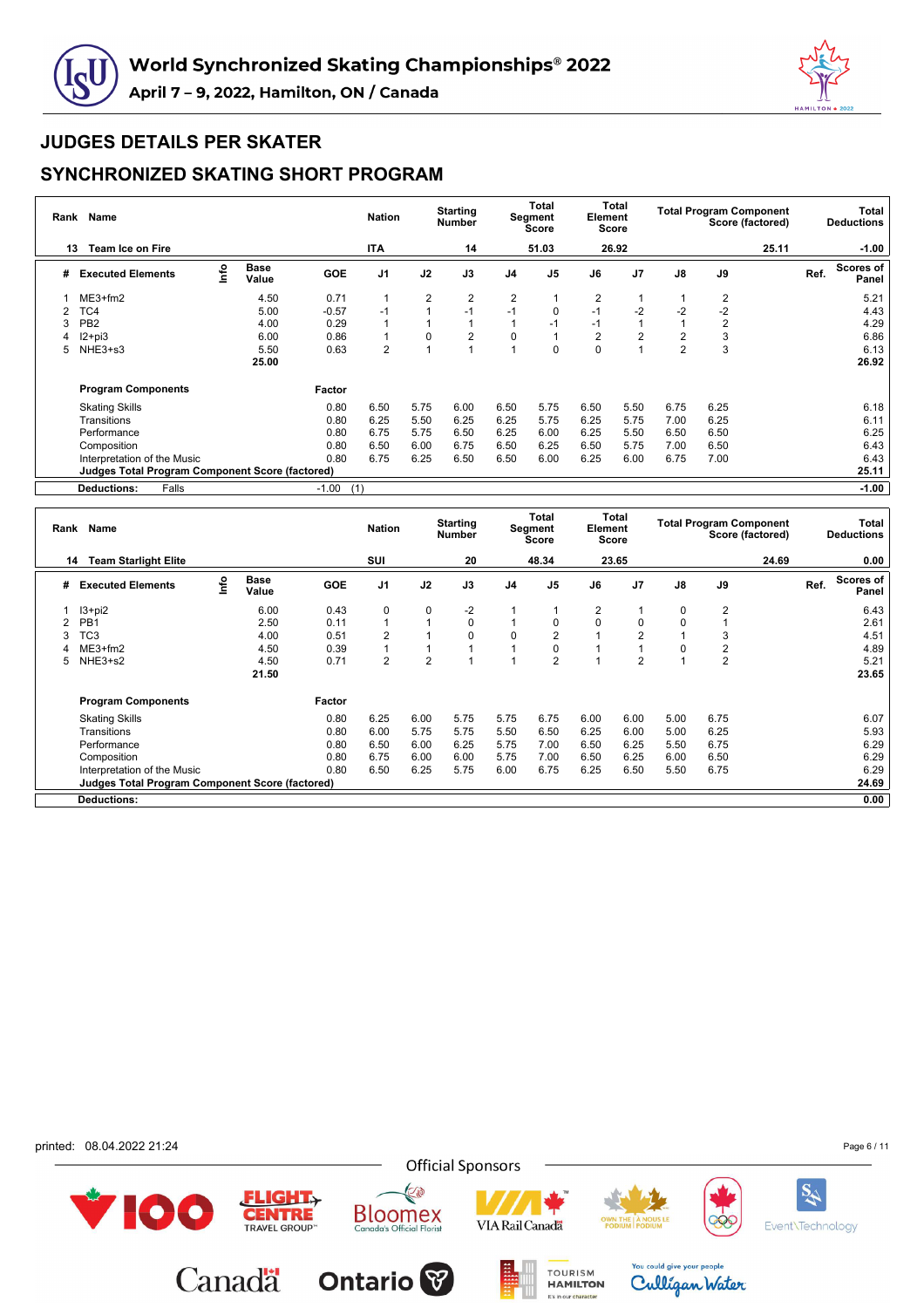



#### **SYNCHRONIZED SKATING SHORT PROGRAM**

| Rank | Name                                                   |                        |                      |            | <b>Nation</b>  |                | <b>Starting</b><br>Number |                | Total<br>Segment<br>Score | Element | Total<br>Score |                |                | <b>Total Program Component</b><br>Score (factored) |      | Total<br><b>Deductions</b> |
|------|--------------------------------------------------------|------------------------|----------------------|------------|----------------|----------------|---------------------------|----------------|---------------------------|---------|----------------|----------------|----------------|----------------------------------------------------|------|----------------------------|
| 15   | <b>Team Jingu Ice Messengers</b>                       |                        |                      |            | <b>JPN</b>     |                | 11                        |                | 42.12                     |         | 21.24          |                |                | 23.88                                              |      | $-3.00$                    |
| #    | <b>Executed Elements</b>                               | lnfo                   | <b>Base</b><br>Value | <b>GOE</b> | J <sub>1</sub> | J2             | J3                        | J <sub>4</sub> | J <sub>5</sub>            | J6      | J <sub>7</sub> | J8             | J9             |                                                    | Ref. | Scores of<br>Panel         |
|      | PB <sub>1</sub>                                        | F                      | 2.50                 | $-1.00$    | $-3$           | $-5$           | -4                        | -4             | -3                        | -5      | -5             | -4             | -3             |                                                    |      | 1.50                       |
|      | $12 + pi3$                                             | F.                     | 6.00                 | $-2.06$    | $-3$           | $-5$           | -3                        | -3             | $-5$                      | -2      | -3             | -3             | -4             |                                                    |      | 3.94                       |
|      | TC4                                                    |                        | 5.00                 | 0.64       |                | $\overline{2}$ |                           |                |                           |         | 2              | 1              | $\overline{2}$ |                                                    |      | 5.64                       |
|      | NHE3+s2                                                |                        | 4.50                 | 0.58       |                |                | 2                         |                |                           |         | $\overline{2}$ | $\overline{2}$ |                |                                                    |      | 5.08                       |
| 5    | $ME3+fm2$                                              |                        | 4.50                 | 0.58       | $\overline{2}$ | $\overline{2}$ | $\overline{2}$            |                | $\Omega$                  |         | $\Omega$       |                | $\overline{2}$ |                                                    |      | 5.08                       |
|      |                                                        |                        | 22.50                |            |                |                |                           |                |                           |         |                |                |                |                                                    |      | 21.24                      |
|      | <b>Program Components</b>                              |                        |                      | Factor     |                |                |                           |                |                           |         |                |                |                |                                                    |      |                            |
|      | <b>Skating Skills</b>                                  |                        |                      | 0.80       | 5.75           | 5.75           | 6.00                      | 6.25           | 6.00                      | 6.75    | 5.25           | 5.75           | 5.75           |                                                    |      | 5.89                       |
|      | Transitions                                            |                        |                      | 0.80       | 6.00           | 6.00           | 5.75                      | 6.50           | 5.75                      | 6.75    | 5.00           | 6.00           | 6.00           |                                                    |      | 6.00                       |
|      | Performance                                            |                        |                      | 0.80       | 5.50           | 5.25           | 5.25                      | 6.25           | 5.25                      | 6.25    | 4.75           | 5.50           | 6.00           |                                                    |      | 5.57                       |
|      | Composition                                            |                        |                      | 0.80       | 6.25           | 6.25           | 6.00                      | 6.50           | 6.00                      | 7.00    | 5.25           | 6.50           | 6.25           |                                                    |      | 6.25                       |
|      | Interpretation of the Music                            |                        |                      | 0.80       | 6.00           | 6.50           | 5.75                      | 6.25           | 5.75                      | 7.00    | 5.00           | 6.50           | 6.25           |                                                    |      | 6.14                       |
|      | <b>Judges Total Program Component Score (factored)</b> |                        |                      |            |                |                |                           |                |                           |         |                |                |                |                                                    |      | 23.88                      |
|      | <b>Deductions:</b>                                     | Interruption in excess |                      | $-1.00$    | Falls          |                |                           |                | $-2.00$                   | (2)     |                |                |                |                                                    |      | $-3.00$                    |

F Fall

|   | Rank Name                                              |      |                      |         | <b>Nation</b>  |      | <b>Starting</b><br><b>Number</b> |                | Total<br>Segment<br><b>Score</b> | Element  | Total<br><b>Score</b> |               | <b>Total Program Component</b> | Score (factored) |      | Total<br><b>Deductions</b> |
|---|--------------------------------------------------------|------|----------------------|---------|----------------|------|----------------------------------|----------------|----------------------------------|----------|-----------------------|---------------|--------------------------------|------------------|------|----------------------------|
|   | <b>Team Fusion</b><br>16                               |      |                      |         | <b>ESP</b>     |      | 10                               |                | 40.89                            |          | 20.59                 |               |                                | 20.30            |      | 0.00                       |
| # | <b>Executed Elements</b>                               | ١nf٥ | <b>Base</b><br>Value | GOE     | J <sub>1</sub> | J2   | J3                               | J <sub>4</sub> | J <sub>5</sub>                   | J6       | J7                    | $\mathsf{J}8$ | J9                             |                  | Ref. | Scores of<br>Panel         |
|   | TC4                                                    |      | 5.00                 | 0.36    | $\mathbf 0$    |      |                                  |                |                                  | 1        | $-1$                  | 0             | 2                              |                  |      | 5.36                       |
|   | PB <sub>2</sub>                                        |      | 4.00                 | 0.11    | $\mathbf 0$    |      |                                  |                | 0                                | $-1$     | $-1$                  | 0             | $\overline{2}$                 |                  |      | 4.11                       |
|   | $ME3+fm2$                                              |      | 4.50                 | 0.39    | $\mathbf 1$    |      | $\overline{2}$                   |                |                                  | 0        | 0                     | 0             | 2                              |                  |      | 4.89                       |
|   | NHE <sub>2+s1</sub>                                    |      | 1.50                 | 0.02    | $\Omega$       |      | $\mathbf 0$                      | $\Omega$       | 0                                | $\Omega$ | $-1$                  | 0             |                                |                  |      | 1.52                       |
| 5 | $12+pi2$                                               |      | 5.00                 | $-0.29$ | $-1$           | 0    | $\mathbf 0$                      | $-1$           | $-1$                             | $-1$     | $-2$                  | $\mathbf 0$   | $\mathbf 0$                    |                  |      | 4.71                       |
|   |                                                        |      | 20.00                |         |                |      |                                  |                |                                  |          |                       |               |                                |                  |      | 20.59                      |
|   | <b>Program Components</b>                              |      |                      | Factor  |                |      |                                  |                |                                  |          |                       |               |                                |                  |      |                            |
|   | <b>Skating Skills</b>                                  |      |                      | 0.80    | 5.00           | 5.00 | 5.75                             | 5.25           | 4.75                             | 4.50     | 4.50                  | 4.50          | 6.00                           |                  |      | 4.96                       |
|   | Transitions                                            |      |                      | 0.80    | 5.25           | 4.75 | 5.50                             | 5.00           | 5.00                             | 4.75     | 4.00                  | 4.25          | 6.25                           |                  |      | 4.93                       |
|   | Performance                                            |      |                      | 0.80    | 5.00           | 5.00 | 5.75                             | 5.25           | 5.50                             | 4.75     | 4.75                  | 4.50          | 6.25                           |                  |      | 5.14                       |
|   | Composition                                            |      |                      | 0.80    | 5.25           | 5.25 | 6.00                             | 5.50           | 5.25                             | 4.50     | 4.25                  | 4.50          | 6.00                           |                  |      | 5.18                       |
|   | Interpretation of the Music                            |      |                      | 0.80    | 5.00           | 5.50 | 5.75                             | 5.50           | 5.50                             | 4.50     | 4.50                  | 4.25          | 6.25                           |                  |      | 5.18                       |
|   | <b>Judges Total Program Component Score (factored)</b> |      |                      |         |                |      |                                  |                |                                  |          |                       |               |                                |                  |      | 20.30                      |
|   | <b>Deductions:</b>                                     |      |                      |         |                |      |                                  |                |                                  |          |                       |               |                                |                  |      | 0.00                       |

printed: 08.04.2022 21:24

100

Page 7 / 11

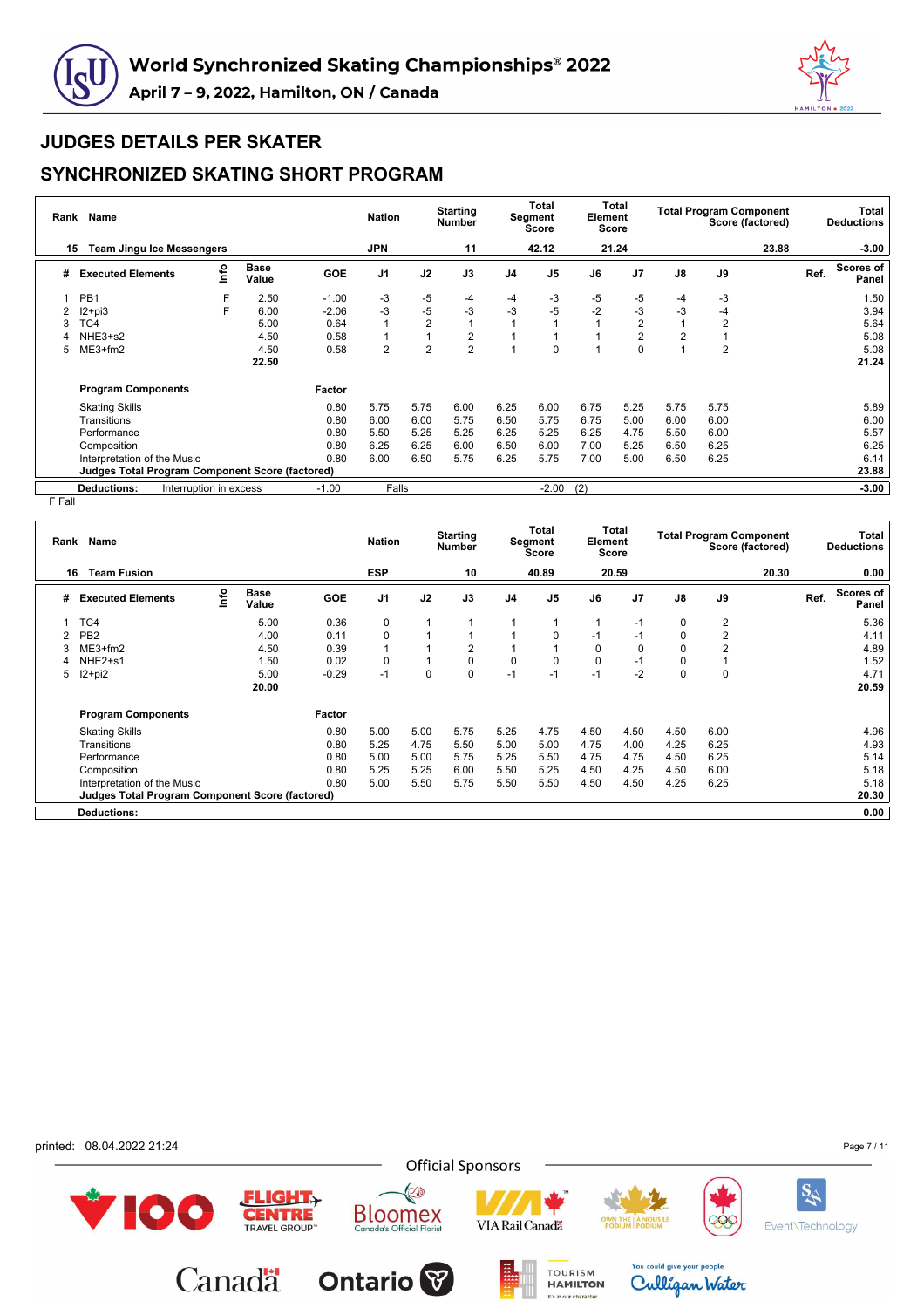



### **SYNCHRONIZED SKATING SHORT PROGRAM**

| Rank | Name                                            |      |                      |            | <b>Nation</b>  |                | <b>Starting</b><br><b>Number</b> |                | <b>Total</b><br>Segment<br><b>Score</b> | Element | Total<br><b>Score</b> |                | <b>Total Program Component</b><br>Score (factored) |       |      | Total<br><b>Deductions</b> |
|------|-------------------------------------------------|------|----------------------|------------|----------------|----------------|----------------------------------|----------------|-----------------------------------------|---------|-----------------------|----------------|----------------------------------------------------|-------|------|----------------------------|
| 17   | <b>Team Ice Fire Senior</b>                     |      |                      |            | <b>POL</b>     |                | 8                                |                | 40.31                                   |         | 21.17                 |                |                                                    | 22.14 |      | $-3.00$                    |
| #    | <b>Executed Elements</b>                        | lnfo | <b>Base</b><br>Value | <b>GOE</b> | J <sub>1</sub> | J2             | J3                               | J <sub>4</sub> | J <sub>5</sub>                          | J6      | J <sub>7</sub>        | J8             | J9                                                 |       | Ref. | Scores of<br>Panel         |
|      | $ME3+fm2$                                       |      | 4.50                 | 0.71       | $\overline{2}$ | $\overline{2}$ | 0                                |                | 2                                       |         |                       | $\overline{2}$ | 2                                                  |       |      | 5.21                       |
|      | $13 + piB$                                      | F    | 4.25                 | $-2.13$    | $-5$           | $-5$           | $-5$                             | -5             | $-5$                                    | -5      | $-5$                  | $-5$           | -5                                                 |       |      | 2.12                       |
|      | PB <sub>2</sub>                                 |      | 4.00                 | 0.23       | $\mathbf 0$    |                | $\Omega$                         |                | $\Omega$                                | $-2$    | $\overline{2}$        |                |                                                    |       |      | 4.23                       |
|      | NHE3+s3                                         |      | 5.50                 | 0.00       | $-1$           | 0              | $-1$                             | 0              | $-1$                                    | $-1$    | $\overline{2}$        |                | 2                                                  |       |      | 5.50                       |
| 5    | TC <sub>3</sub>                                 |      | 4.00                 | 0.11       | $\overline{2}$ |                | $\Omega$                         | $\mathbf 0$    | $-1$                                    | $-1$    |                       | $\overline{2}$ | $-1$                                               |       |      | 4.11                       |
|      |                                                 |      | 22.25                |            |                |                |                                  |                |                                         |         |                       |                |                                                    |       |      | 21.17                      |
|      | <b>Program Components</b>                       |      |                      | Factor     |                |                |                                  |                |                                         |         |                       |                |                                                    |       |      |                            |
|      | <b>Skating Skills</b>                           |      |                      | 0.80       | 5.50           | 5.50           | 5.50                             | 5.25           | 4.75                                    | 4.50    | 5.75                  | 6.00           | 6.25                                               |       |      | 5.46                       |
|      | Transitions                                     |      |                      | 0.80       | 5.75           | 5.00           | 5.75                             | 5.00           | 5.25                                    | 5.00    | 6.00                  | 6.00           | 6.50                                               |       |      | 5.54                       |
|      | Performance                                     |      |                      | 0.80       | 5.50           | 5.25           | 5.25                             | 5.00           | 4.75                                    | 4.50    | 5.50                  | 5.00           | 6.25                                               |       |      | 5.18                       |
|      | Composition                                     |      |                      | 0.80       | 6.00           | 5.75           | 5.75                             | 5.50           | 5.50                                    | 5.00    | 6.00                  | 6.25           | 6.25                                               |       |      | 5.82                       |
|      | Interpretation of the Music                     |      |                      | 0.80       | 5.75           | 5.50           | 5.50                             | 5.50           | 5.00                                    | 5.50    | 6.00                  | 6.00           | 6.50                                               |       |      | 5.68                       |
|      | Judges Total Program Component Score (factored) |      |                      |            |                |                |                                  |                |                                         |         |                       |                |                                                    |       |      | 22.14                      |
|      | Falls<br><b>Deductions:</b>                     |      |                      | $-3.00$    | (3)            |                |                                  |                |                                         |         |                       |                |                                                    |       |      | $-3.00$                    |

F Fall

| Rank | Name                                            |      |                      |            | <b>Nation</b>  |             | <b>Starting</b><br><b>Number</b> |                | Total<br>Segment<br>Score | Element  | Total<br>Score |               |             | <b>Total Program Component</b><br>Score (factored) |      | Total<br><b>Deductions</b> |
|------|-------------------------------------------------|------|----------------------|------------|----------------|-------------|----------------------------------|----------------|---------------------------|----------|----------------|---------------|-------------|----------------------------------------------------|------|----------------------------|
| 18   | <b>Team Icicles Senior</b>                      |      |                      |            | <b>GBR</b>     |             | 6                                |                | 39.17                     |          | 20.20          |               |             | 18.97                                              |      | 0.00                       |
| #    | <b>Executed Elements</b>                        | ١nf٥ | <b>Base</b><br>Value | <b>GOE</b> | J <sub>1</sub> | J2          | J3                               | J <sub>4</sub> | J <sub>5</sub>            | J6       | J7             | $\mathsf{J}8$ | J9          |                                                    | Ref. | Scores of<br>Panel         |
|      | NHE <sub>2+s1</sub>                             |      | 1.50                 | $-0.04$    | 0              | 0           | $-1$                             | $-1$           | 0                         | 0        | $-1$           | $\mathbf 0$   |             |                                                    |      | 1.46                       |
|      | PB <sub>2</sub>                                 |      | 4.00                 | 0.06       | 0              | $\mathbf 0$ | $\mathbf{1}$                     | 0              |                           | 0        | $-1$           | $\mathbf 0$   | 0           |                                                    |      | 4.06                       |
|      | $ME3+fm2$                                       |      | 4.50                 | $-0.26$    | $\mathbf 0$    |             | $\mathbf 0$                      | $-1$           | $-1$                      | $-1$     | $-1$           | $-1$          | $\mathbf 0$ |                                                    |      | 4.24                       |
| 4    | $13+pi2$                                        |      | 6.00                 | $-0.77$    | 1              | $-2$        | $-2$                             | $-1$           | $-3$                      | $-1$     | $-1$           | $-1$          | $-1$        |                                                    |      | 5.23                       |
| 5    | TC4                                             |      | 5.00                 | 0.21       | $\Omega$       |             | $\mathbf 0$                      |                | 1                         | $\Omega$ | 0              | $\mathbf 0$   |             |                                                    |      | 5.21                       |
|      |                                                 |      | 21.00                |            |                |             |                                  |                |                           |          |                |               |             |                                                    |      | 20.20                      |
|      | <b>Program Components</b>                       |      |                      | Factor     |                |             |                                  |                |                           |          |                |               |             |                                                    |      |                            |
|      | <b>Skating Skills</b>                           |      |                      | 0.80       | 4.75           | 4.50        | 4.75                             | 4.25           | 4.50                      | 5.00     | 4.75           | 4.25          | 5.25        |                                                    |      | 4.64                       |
|      | Transitions                                     |      |                      | 0.80       | 4.50           | 4.25        | 4.50                             | 4.25           | 4.25                      | 5.50     | 4.75           | 4.25          | 5.25        |                                                    |      | 4.54                       |
|      | Performance                                     |      |                      | 0.80       | 5.00           | 4.75        | 4.75                             | 4.50           | 4.75                      | 5.25     | 5.00           | 4.25          | 5.50        |                                                    |      | 4.86                       |
|      | Composition                                     |      |                      | 0.80       | 5.00           | 4.75        | 5.00                             | 4.50           | 4.75                      | 5.25     | 5.00           | 4.75          | 5.75        |                                                    |      | 4.93                       |
|      | Interpretation of the Music                     |      |                      | 0.80       | 4.75           | 4.50        | 4.50                             | 4.75           | 4.50                      | 5.00     | 5.25           | 4.50          | 5.25        |                                                    |      | 4.75                       |
|      | Judges Total Program Component Score (factored) |      |                      |            |                |             |                                  |                |                           |          |                |               |             |                                                    |      | 18.97                      |
|      | <b>Deductions:</b>                              |      |                      |            |                |             |                                  |                |                           |          |                |               |             |                                                    |      | 0.00                       |

**Official Sponsors** 

**VIA Rail Canada** 

TOURISM

It's in our character

E

**Bloomex**<br>Canada's Official Florist

**Ontario** 

 $ELIGHT<sub>Y</sub>$ 

**CENTRE** 

Canadä

printed: 08.04.2022 21:24

100

Page 8 / 11

**SA** 

Event\Technology

QC

You could give your people

Culligan Water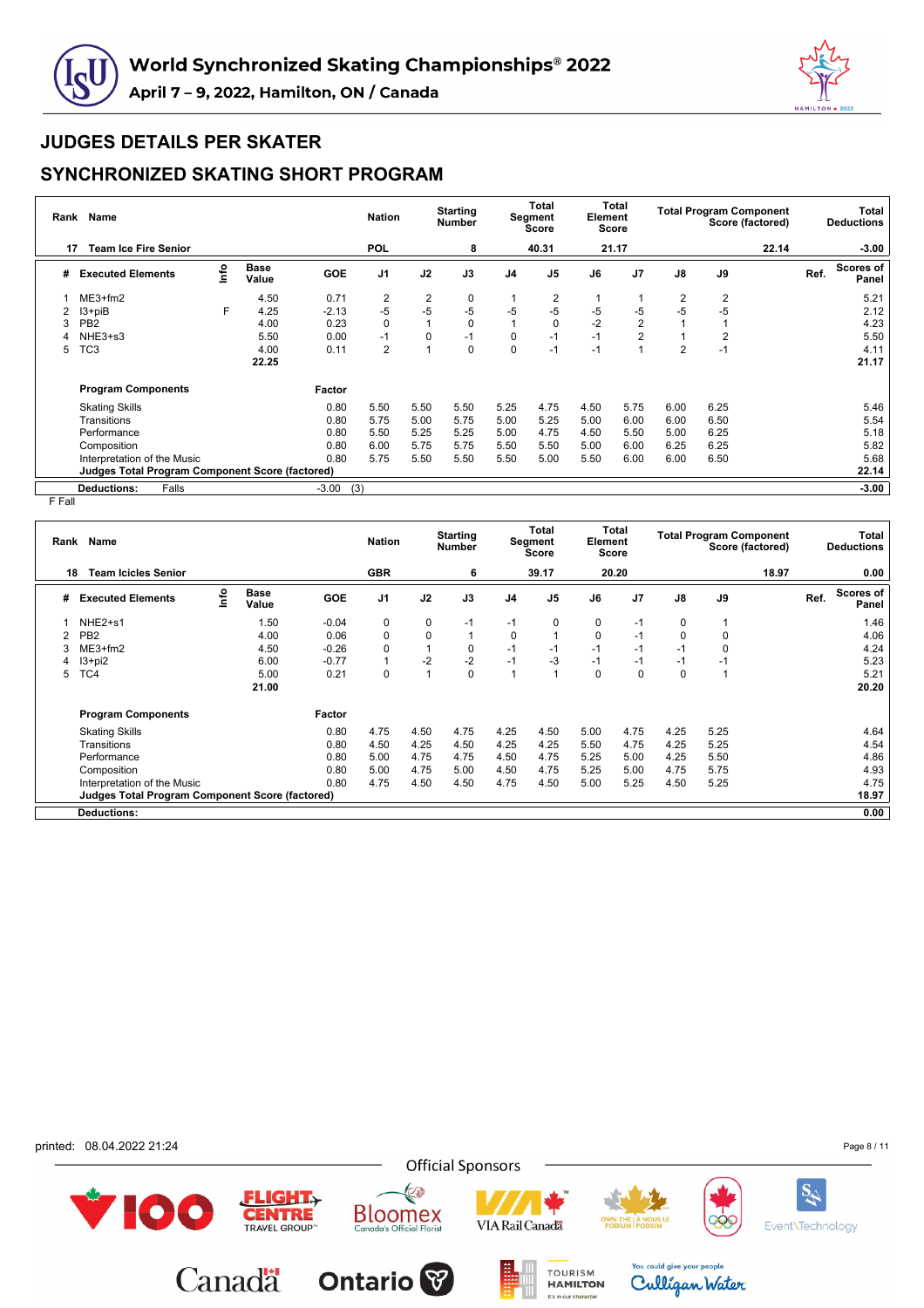



### **SYNCHRONIZED SKATING SHORT PROGRAM**

| Rank           | Name                                                   |      |                      |            | <b>Nation</b>  |             | <b>Starting</b><br>Number |                | Total<br>Segment<br>Score | Element | Total<br><b>Score</b> |             | <b>Total Program Component</b> | Score (factored) |      | Total<br><b>Deductions</b> |
|----------------|--------------------------------------------------------|------|----------------------|------------|----------------|-------------|---------------------------|----------------|---------------------------|---------|-----------------------|-------------|--------------------------------|------------------|------|----------------------------|
| 19             | <b>Team Zagreb Snowflakes</b>                          |      |                      |            | CRO            |             | 5                         |                | 38.17                     |         | 18.99                 |             |                                | 19.18            |      | 0.00                       |
| #              | <b>Executed Elements</b>                               | lnfo | <b>Base</b><br>Value | <b>GOE</b> | J <sub>1</sub> | J2          | J3                        | J <sub>4</sub> | J <sub>5</sub>            | J6      | J <sub>7</sub>        | J8          | J9                             |                  | Ref. | Scores of<br>Panel         |
|                | TC <sub>3</sub>                                        |      | 4.00                 | 0.06       | 0              |             | 0                         |                | 0                         | $-2$    | $-1$                  | 0           | $\overline{2}$                 |                  |      | 4.06                       |
| $\mathfrak{p}$ | PB <sub>2</sub>                                        |      | 4.00                 | 0.11       | $\pmb{0}$      | $\mathbf 0$ | $\overline{2}$            |                |                           | $-1$    | $-1$                  | $\mathbf 0$ |                                |                  |      | 4.11                       |
|                | NHE <sub>2+s1</sub>                                    |      | 1.50                 | 0.02       |                | $\mathbf 0$ |                           | $\mathbf 0$    | 0                         | $-1$    | $-1$                  | 0           |                                |                  |      | 1.52                       |
| 4              | $13 + pi2$                                             |      | 6.00                 | $-0.94$    | $-2$           | $-2$        | $-1$                      | $-3$           | $-2$                      | $-1$    | $-2$                  | $-1$        | 0                              |                  |      | 5.06                       |
| 5              | $ME3+fm2$                                              |      | 4.50                 | $-0.26$    | $-1$           |             | 0                         | $\mathbf 0$    | $-1$                      | $-1$    | $-1$                  | $-1$        | $\mathbf 0$                    |                  |      | 4.24                       |
|                |                                                        |      | 20.00                |            |                |             |                           |                |                           |         |                       |             |                                |                  |      | 18.99                      |
|                | <b>Program Components</b>                              |      |                      | Factor     |                |             |                           |                |                           |         |                       |             |                                |                  |      |                            |
|                | <b>Skating Skills</b>                                  |      |                      | 0.80       | 4.50           | 4.75        | 5.25                      | 4.50           | 4.50                      | 5.00    | 5.00                  | 4.25        | 5.50                           |                  |      | 4.79                       |
|                | Transitions                                            |      |                      | 0.80       | 4.25           | 4.50        | 5.00                      | 4.50           | 4.00                      | 4.75    | 5.25                  | 4.00        | 5.50                           |                  |      | 4.61                       |
|                | Performance                                            |      |                      | 0.80       | 4.50           | 4.75        | 5.50                      | 4.50           | 5.00                      | 4.50    | 5.00                  | 4.25        | 5.75                           |                  |      | 4.82                       |
|                | Composition                                            |      |                      | 0.80       | 4.75           | 5.00        | 5.00                      | 4.75           | 4.75                      | 4.75    | 5.25                  | 4.25        | 5.50                           |                  |      | 4.89                       |
|                | Interpretation of the Music                            |      |                      | 0.80       | 4.50           | 4.75        | 5.00                      | 4.75           | 4.50                      | 5.00    | 5.50                  | 4.00        | 5.75                           |                  |      | 4.86                       |
|                | <b>Judges Total Program Component Score (factored)</b> |      |                      |            |                |             |                           |                |                           |         |                       |             |                                |                  |      | 19.18                      |
|                | <b>Deductions:</b>                                     |      |                      |            |                |             |                           |                |                           |         |                       |             |                                |                  |      | 0.00                       |

| Rank | Name                                                   |                        |                      |            | <b>Nation</b>  |             | <b>Starting</b><br><b>Number</b> |          | Total<br>Segment<br>Score | Element  | Total<br><b>Score</b> |               | <b>Total Program Component</b><br>Score (factored) |       |      | Total<br><b>Deductions</b> |
|------|--------------------------------------------------------|------------------------|----------------------|------------|----------------|-------------|----------------------------------|----------|---------------------------|----------|-----------------------|---------------|----------------------------------------------------|-------|------|----------------------------|
| 20   | <b>Team Unity</b>                                      |                        |                      |            | <b>AUS</b>     |             | 2                                |          | 38.05                     |          | 24.06                 |               |                                                    | 17.99 |      | $-4.00$                    |
| #    | <b>Executed Elements</b>                               | ۴٥                     | <b>Base</b><br>Value | <b>GOE</b> | J <sub>1</sub> | J2          | J3                               | J4       | J <sub>5</sub>            | J6       | J <sub>7</sub>        | $\mathsf{J}8$ | J9                                                 |       | Ref. | <b>Scores of</b><br>Panel  |
|      | $ME3+fm2$                                              |                        | 4.50                 | 0.64       |                | 2           | 1                                |          | $\overline{2}$            |          | 2                     |               | $\overline{2}$                                     |       |      | 5.14                       |
|      | PB <sub>2</sub>                                        | F                      | 4.00                 | $-2.00$    | -5             | $-5$        | $-5$                             | $-5$     | $-5$                      | $-5$     | $-5$                  | -5            | $-5$                                               |       |      | 2.00                       |
|      | $I4 + pi3$                                             |                        | 7.50                 | 0.11       | $\Omega$       | $\mathbf 0$ | $\mathbf 0$                      | $\Omega$ | $-1$                      |          | O                     | 0             |                                                    |       |      | 7.61                       |
|      | ГC4                                                    |                        | 5.00                 | 0.07       | $\Omega$       | $\mathbf 0$ | 0                                | 0        | $-1$                      |          |                       | 0             |                                                    |       |      | 5.07                       |
| 5    | NHE3+s2                                                |                        | 4.50                 | $-0.26$    | $-1$           | 0           | $-1$                             | 0        | $-1$                      | $\Omega$ | $-2$                  | $-1$          |                                                    |       |      | 4.24                       |
|      |                                                        |                        | 25.50                |            |                |             |                                  |          |                           |          |                       |               |                                                    |       |      | 24.06                      |
|      | <b>Program Components</b>                              |                        |                      | Factor     |                |             |                                  |          |                           |          |                       |               |                                                    |       |      |                            |
|      | <b>Skating Skills</b>                                  |                        |                      | 0.80       | 4.50           | 4.75        | 4.75                             | 4.25     | 4.75                      | 5.25     | 4.25                  | 4.50          | 5.25                                               |       |      | 4.68                       |
|      | Transitions                                            |                        |                      | 0.80       | 4.25           | 4.50        | 4.50                             | 4.25     | 4.00                      | 5.00     | 3.75                  | 4.50          | 4.75                                               |       |      | 4.39                       |
|      | Performance                                            |                        |                      | 0.80       | 4.00           | 4.25        | 4.00                             | 4.00     | 4.00                      | 4.75     | 3.75                  | 4.25          | 5.50                                               |       |      | 4.18                       |
|      | Composition                                            |                        |                      | 0.80       | 4.50           | 4.50        | 4.75                             | 4.25     | 4.75                      | 5.00     | 3.75                  | 5.00          | 5.25                                               |       |      | 4.68                       |
|      | Interpretation of the Music                            |                        |                      | 0.80       | 4.25           | 4.75        | 4.50                             | 4.50     | 4.25                      | 5.25     | 4.25                  | 4.75          | 5.00                                               |       |      | 4.57                       |
|      | <b>Judges Total Program Component Score (factored)</b> |                        |                      |            |                |             |                                  |          |                           |          |                       |               |                                                    |       |      | 17.99                      |
|      | <b>Deductions:</b>                                     | Interruption in excess |                      | $-1.00$    | Falls          |             |                                  |          | $-3.00$                   | (3)      |                       |               |                                                    |       |      | $-4.00$                    |

**Official Sponsors** 

E

**Bloomex**<br>Canada's Official Florist

**Ontario** 

**FLIGHT** 

**CENTRE** 

Canadä

F Fall

printed: 08.04.2022 21:24

100



TOURISM

It's in our character





Culligan Water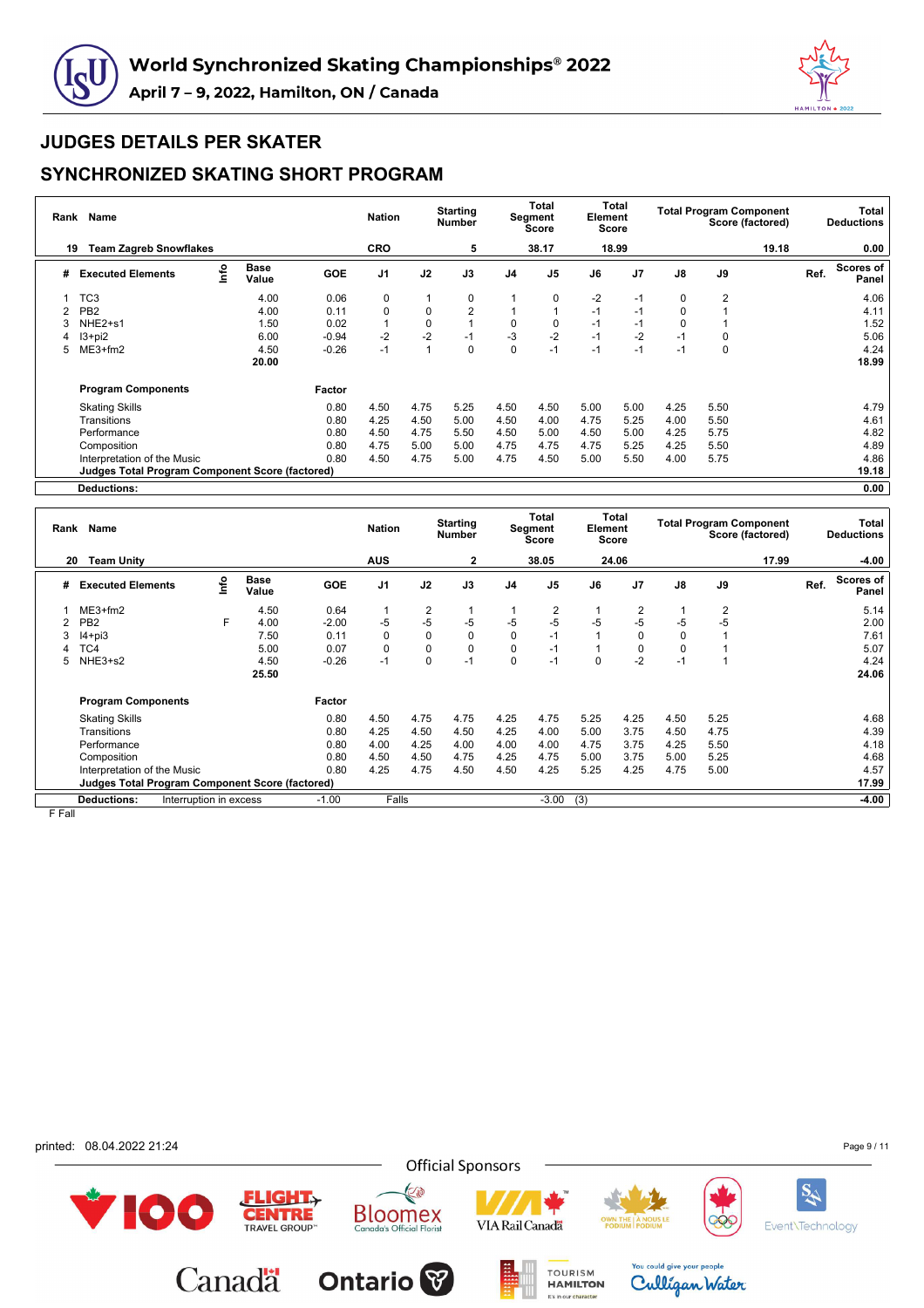



### **SYNCHRONIZED SKATING SHORT PROGRAM**

| Rank | <b>Name</b>                                     |      |                      |            | <b>Nation</b>  |             | <b>Starting</b><br><b>Number</b> |                | Total<br>Segment<br><b>Score</b> | Element | Total<br>Score |             | <b>Total Program Component</b><br>Score (factored) |       |      | Total<br><b>Deductions</b> |
|------|-------------------------------------------------|------|----------------------|------------|----------------|-------------|----------------------------------|----------------|----------------------------------|---------|----------------|-------------|----------------------------------------------------|-------|------|----------------------------|
| 21   | <b>Team Phoenix</b>                             |      |                      |            | <b>BEL</b>     |             |                                  |                | 37.82                            |         | 19.77          |             |                                                    | 20.05 |      | $-2.00$                    |
| #    | <b>Executed Elements</b>                        | Info | <b>Base</b><br>Value | <b>GOE</b> | J <sub>1</sub> | J2          | J3                               | J <sub>4</sub> | J <sub>5</sub>                   | J6      | J <sub>7</sub> | J8          | J9                                                 |       | Ref. | Scores of<br>Panel         |
|      | $ME3+fm2$                                       |      | 4.50                 | 0.39       | 1              |             | 0                                |                |                                  |         | 0              |             | 2                                                  |       |      | 4.89                       |
|      | $13 + pi3$                                      | F    | 7.00                 | $-1.50$    | $-2$           | -5          | $-3$                             | $-2$           | $-2$                             | $-1$    | $-2$           | -3          | $-1$                                               |       |      | 5.50                       |
| 3    | PB <sub>2</sub>                                 |      | 4.00                 | $-0.17$    | 0              | $\mathbf 0$ | $-1$                             | $-1$           | $\overline{2}$                   | $-1$    | $-2$           | $\mathbf 0$ | 0                                                  |       |      | 3.83                       |
|      | NHE <sub>2+s1</sub>                             |      | 1.50                 | $-0.02$    | 1              | $-1$        | $-1$                             | $-1$           |                                  | $-1$    | 0              | $\mathbf 0$ |                                                    |       |      | 1.48                       |
| 5    | TC4                                             | F    | 5.00                 | $-0.93$    | $-1$           | $-2$        | $-2$                             | $-2$           | $\Omega$                         | $-2$    | $-2$           | $-2$        | $-2$                                               |       |      | 4.07                       |
|      |                                                 |      | 22.00                |            |                |             |                                  |                |                                  |         |                |             |                                                    |       |      | 19.77                      |
|      | <b>Program Components</b>                       |      |                      | Factor     |                |             |                                  |                |                                  |         |                |             |                                                    |       |      |                            |
|      | <b>Skating Skills</b>                           |      |                      | 0.80       | 5.25           | 4.75        | 4.50                             | 4.50           | 5.00                             | 4.75    | 5.25           | 5.00        | 5.00                                               |       |      | 4.89                       |
|      | Transitions                                     |      |                      | 0.80       | 5.50           | 4.25        | 4.75                             | 4.50           | 6.25                             | 5.00    | 5.25           | 5.25        | 5.25                                               |       |      | 5.07                       |
|      | Performance                                     |      |                      | 0.80       | 5.00           | 4.25        | 4.25                             | 4.50           | 5.50                             | 4.50    | 4.75           | 4.75        | 5.25                                               |       |      | 4.71                       |
|      | Composition                                     |      |                      | 0.80       | 5.75           | 4.75        | 4.75                             | 5.00           | 6.00                             | 4.75    | 5.00           | 5.75        | 5.50                                               |       |      | 5.21                       |
|      | Interpretation of the Music                     |      |                      | 0.80       | 5.50           | 4.50        | 4.50                             | 4.75           | 5.75                             | 5.00    | 5.25           | 5.50        | 5.75                                               |       |      | 5.18                       |
|      | Judges Total Program Component Score (factored) |      |                      |            |                |             |                                  |                |                                  |         |                |             |                                                    |       |      | 20.05                      |
|      | Falls<br><b>Deductions:</b>                     |      |                      | $-2.00$    | (2)            |             |                                  |                |                                  |         |                |             |                                                    |       |      | $-2.00$                    |

F Fall

| Rank   | Name                                                   |      |                      |            | <b>Nation</b>  |                | <b>Starting</b><br><b>Number</b> |                | Total<br>Segment<br>Score | Element | Total<br><b>Score</b> |             | <b>Total Program Component</b><br>Score (factored) |      | Total<br><b>Deductions</b> |
|--------|--------------------------------------------------------|------|----------------------|------------|----------------|----------------|----------------------------------|----------------|---------------------------|---------|-----------------------|-------------|----------------------------------------------------|------|----------------------------|
| 22     | <b>Team Ice United</b>                                 |      |                      |            | <b>NED</b>     |                | 18                               |                | 34.95                     |         | 18.13                 |             | 19.82                                              |      | $-3.00$                    |
| #      | <b>Executed Elements</b>                               | ١nf٥ | <b>Base</b><br>Value | <b>GOE</b> | J <sub>1</sub> | J2             | J3                               | J <sub>4</sub> | J <sub>5</sub>            | J6      | J <sub>7</sub>        | J8          | J9                                                 | Ref. | Scores of<br>Panel         |
|        | $13 + pi3$                                             | F    | 7.00                 | $-3.20$    | $-5$           | $-5$           | $-5$                             | -5             | -5                        | -4      | $-4$                  | -4          | -4                                                 |      | 3.80                       |
|        | $ME3+fm1$                                              |      | 3.00                 | 0.13       | $\overline{1}$ | $\overline{ }$ | 1                                | -1             | 0                         |         | $-1$                  | 0           |                                                    |      | 3.13                       |
| 3      | NHE <sub>2+s2</sub>                                    |      | 3.00                 | 0.17       |                |                | 0                                | 0              |                           |         | 0                     | 0           |                                                    |      | 3.17                       |
|        | PB <sub>2</sub>                                        | F.   | 4.00                 | $-0.97$    | $-2$           | $-2$           | $-3$                             | $-2$           | $-2$                      | $-3$    | $-3$                  | $-3$        | -2                                                 |      | 3.03                       |
| 5      | TC4                                                    |      | 5.00                 | 0.00       | 0              | $\mathbf 0$    | $\mathbf 0$                      | 0              | 0                         | 0       | $-1$                  | $\mathbf 0$ | $\mathbf 0$                                        |      | 5.00                       |
|        |                                                        |      | 22.00                |            |                |                |                                  |                |                           |         |                       |             |                                                    |      | 18.13                      |
|        | <b>Program Components</b>                              |      |                      | Factor     |                |                |                                  |                |                           |         |                       |             |                                                    |      |                            |
|        | <b>Skating Skills</b>                                  |      |                      | 0.80       | 4.75           | 5.00           | 5.00                             | 5.00           | 5.00                      | 5.25    | 4.75                  | 4.25        | 5.25                                               |      | 4.96                       |
|        | Transitions                                            |      |                      | 0.80       | 4.50           | 4.75           | 5.25                             | 5.00           | 5.25                      | 5.50    | 4.25                  | 4.25        | 5.25                                               |      | 4.89                       |
|        | Performance                                            |      |                      | 0.80       | 4.00           | 4.75           | 5.00                             | 5.00           | 5.00                      | 5.00    | 4.50                  | 4.00        | 5.50                                               |      | 4.75                       |
|        | Composition                                            |      |                      | 0.80       | 5.00           | 5.25           | 5.50                             | 5.25           | 5.50                      | 5.25    | 4.50                  | 4.50        | 5.25                                               |      | 5.14                       |
|        | Interpretation of the Music                            |      |                      | 0.80       | 4.50           | 5.50           | 5.00                             | 5.00           | 5.00                      | 5.50    | 4.75                  | 4.25        | 5.50                                               |      | 5.04                       |
|        | <b>Judges Total Program Component Score (factored)</b> |      |                      |            |                |                |                                  |                |                           |         |                       |             |                                                    |      | 19.82                      |
|        | Falls<br><b>Deductions:</b>                            |      |                      | $-3.00$    | (3)            |                |                                  |                |                           |         |                       |             |                                                    |      | $-3.00$                    |
| E Eall |                                                        |      |                      |            |                |                |                                  |                |                           |         |                       |             |                                                    |      |                            |

F Fall

printed: 08.04.2022 21:24

Page 10 / 11